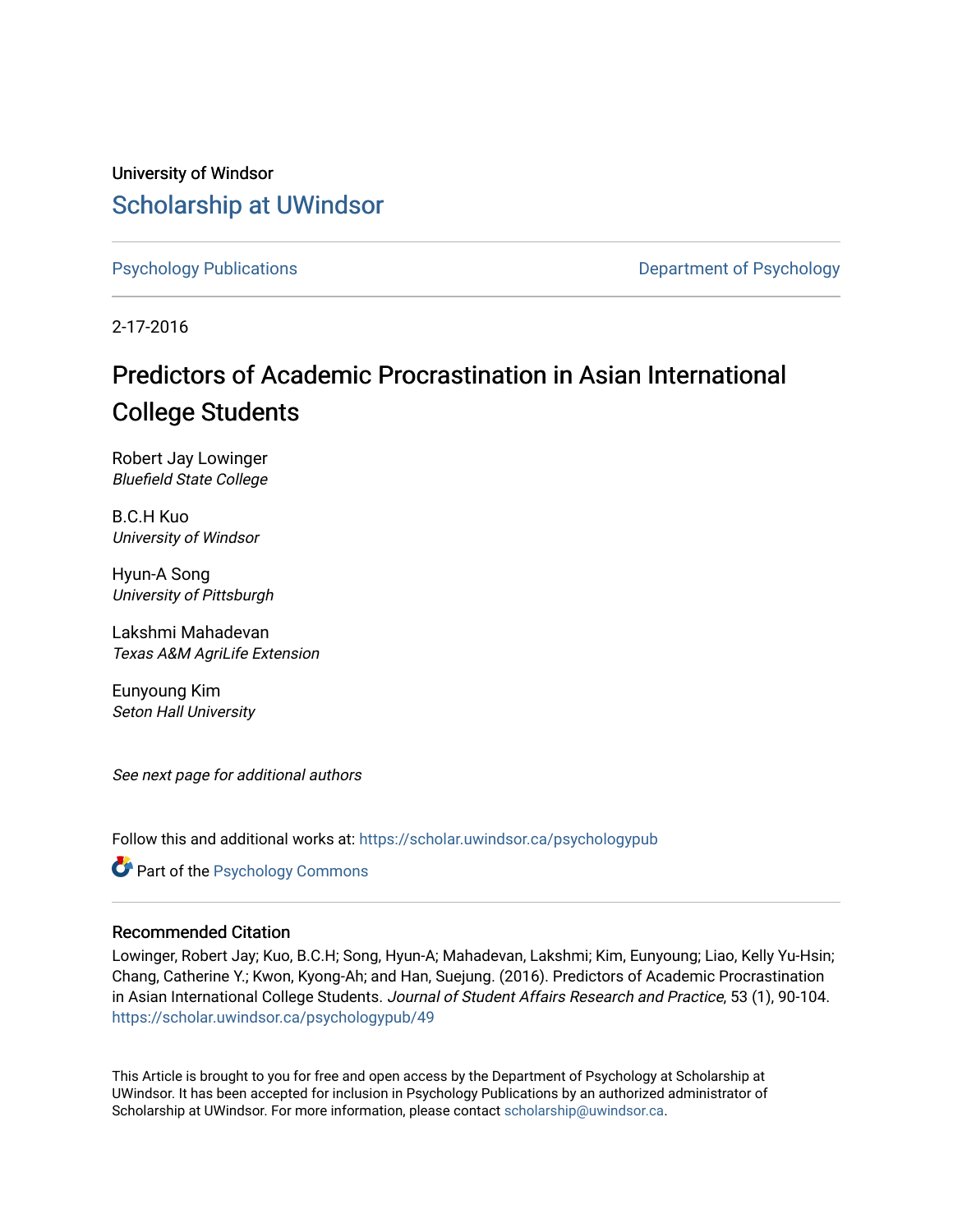## Authors

Robert Jay Lowinger, B.C.H Kuo, Hyun-A Song, Lakshmi Mahadevan, Eunyoung Kim, Kelly Yu-Hsin Liao, Catherine Y. Chang, Kyong-Ah Kwon, and Suejung Han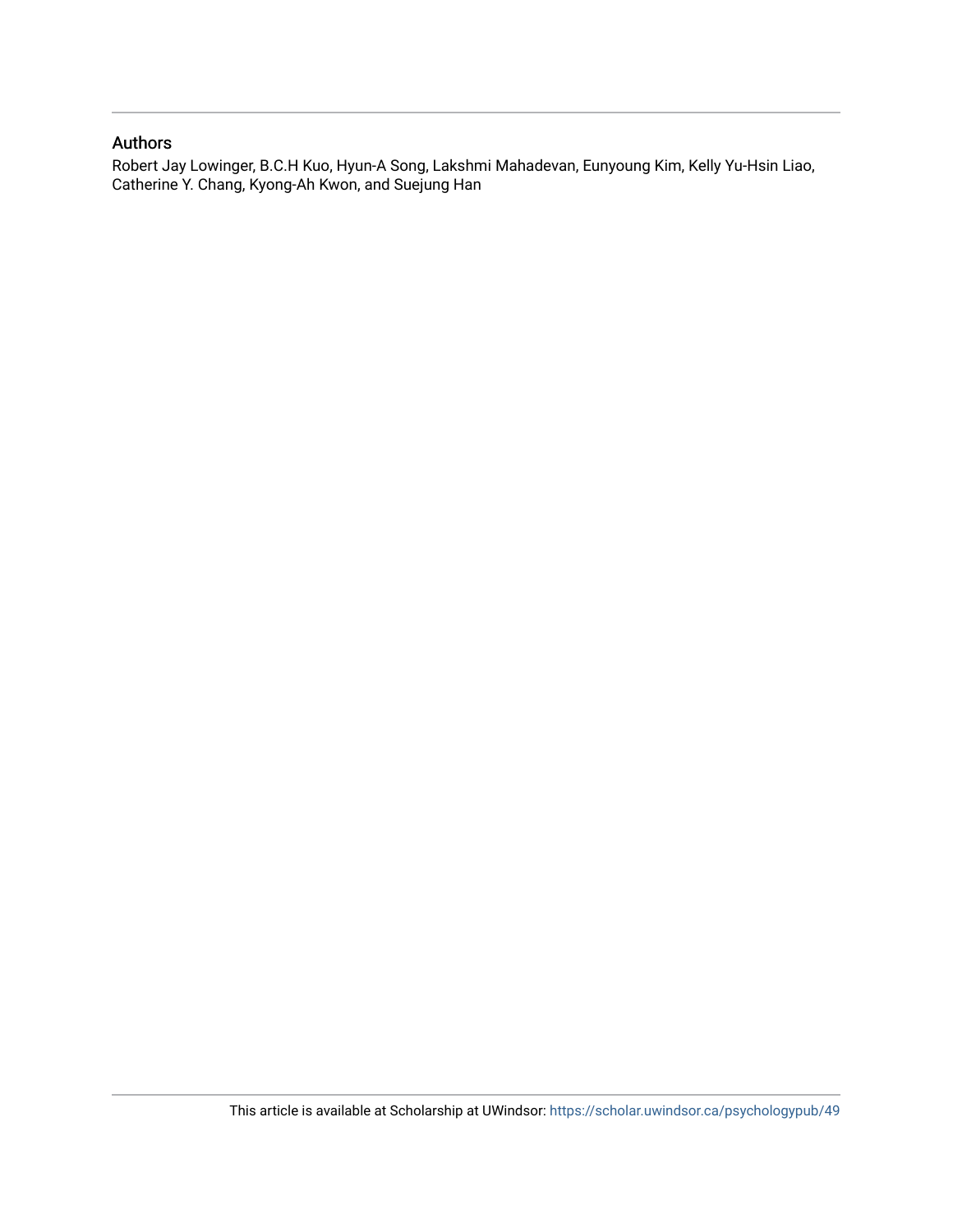



**Journal of Student Affairs Research and Practice**

**ISSN: 1949-6591 (Print) 1949-6605 (Online) Journal homepage:<http://www.tandfonline.com/loi/uarp20>**

# **Predictors of Academic Procrastination in Asian International College Students**

**Robert Jay Lowinger, Ben C.H. Kuo, Hyun-A Song, Lakshmi Mahadevan, Eunyoung Kim, Kelly Yu-Hsin Liao, Catherine Y. Chang, Kyong-Ah Kwon & Suejung Han**

**To cite this article:** Robert Jay Lowinger, Ben C.H. Kuo, Hyun-A Song, Lakshmi Mahadevan, Eunyoung Kim, Kelly Yu-Hsin Liao, Catherine Y. Chang, Kyong-Ah Kwon & Suejung Han (2016) Predictors of Academic Procrastination in Asian International College Students, Journal of Student Affairs Research and Practice, 53:1, 90-104

**To link to this article:** <http://dx.doi.org/10.1080/19496591.2016.1110036>



Published online: 17 Feb 2016.

[Submit your article to this journal](http://www.tandfonline.com/action/authorSubmission?journalCode=uarp20&page=instructions)  $\mathbb{Z}$ 



 $\overrightarrow{Q}$  [View related articles](http://www.tandfonline.com/doi/mlt/10.1080/19496591.2016.1110036)  $\overrightarrow{C}$ 



[View Crossmark data](http://crossmark.crossref.org/dialog/?doi=10.1080/19496591.2016.1110036&domain=pdf&date_stamp=2016-02-17)

Full Terms & Conditions of access and use can be found at <http://www.tandfonline.com/action/journalInformation?journalCode=uarp20>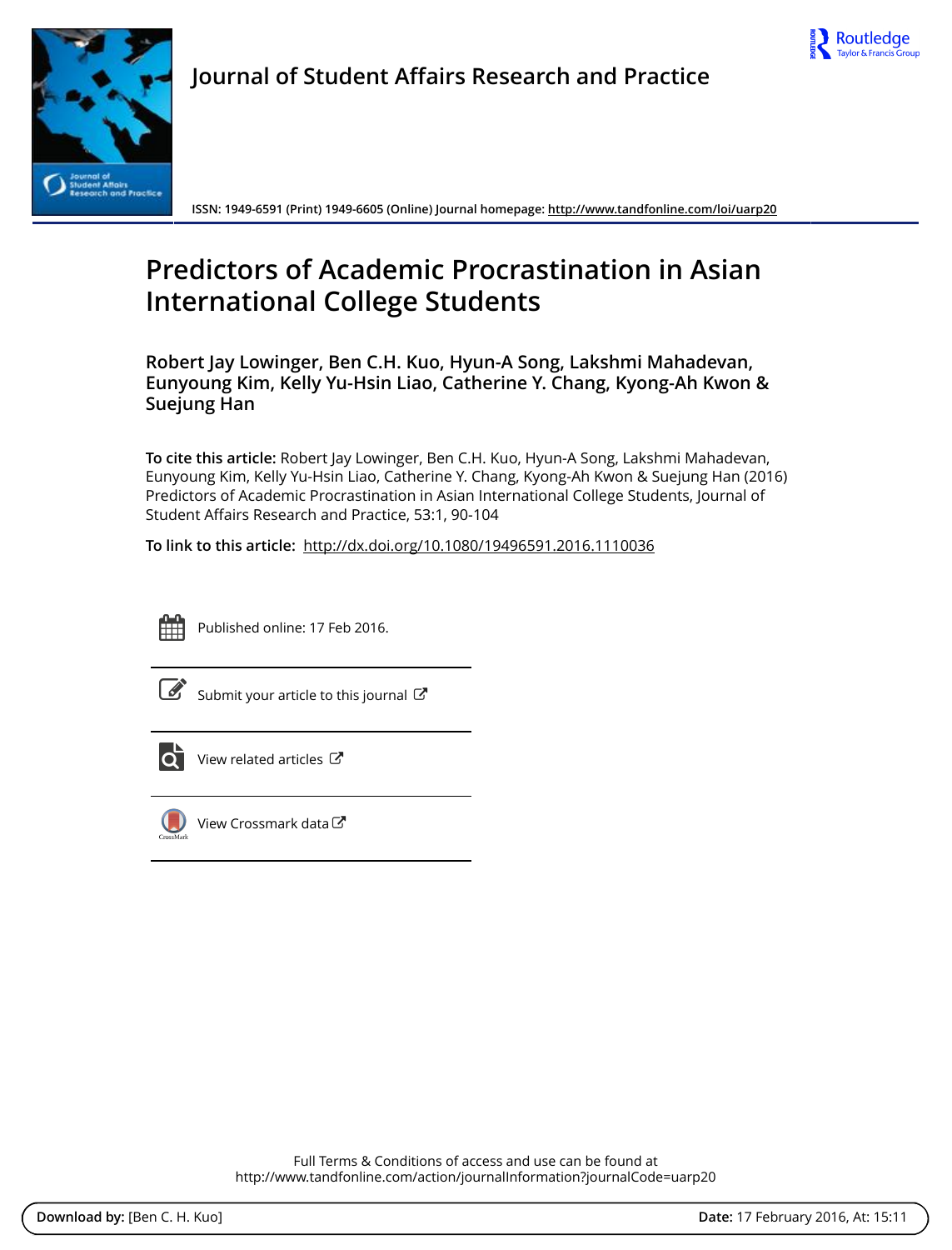Lowinger, R. J., Kuo, B. C.H., Song, H.-A., Mahadevan, L., Kim, E., Liao, K. Y.-H., Chang, C. Y., Kwon, K.-A., & Han, S. (2016). Predictors of Academic Procrastination in Asian International College Students. Journal of Student Affairs Research and Practice, 53(1), 90–104. ISSN: 1949-6591 (print)/1949-6605 (online)

Innovation in International Feature

# Predictors of Academic Procrastination in Asian International College Students

Robert Jay Lowinger, Bluefield State College Ben C.H. Kuo, University of Windsor Hyun-A Song, University of Pittsburgh Lakshmi Mahadevan, Texas A&M AgriLife Extension Eunyoung Kim, Seton Hall University Kelly Yu-Hsin Liao, University of Houston Catherine Y. Chang, Georgia State University Kyong-Ah Kwon, Georgia State University Suejung Han, Illinois State University

This study examined the relationships among acculturative stress, coping styles, self-efficacy, English language proficiency, and various demographic characteristics as predictors of procrastination behavior in Asian International students ( $N = 255$ ) studying in the United States. Results of multiple logistic regression indicated that a collective coping style, avoidant coping style, academic self-efficacy, and English language proficiency were the significant predictors of academic procrastination in non-Indian Asian international students. Implications for college student affairs professionals and researchers are addressed.

Academic procrastination is defined as an irrational delay in performing academic tasks required of students (e.g., studying for exams, reading assignments, performing academic administrative and attendance tasks) (Özer, Demir, & Ferrari, [2009](#page-16-0)). Academic procrastination is a significant problem for college students, a moderate to strong negative predictor of grade point average (Moon & Illingworth, [2005\)](#page-16-0), and a positive predictor of stress (Chu & Choi, 2005). Although there is a tendency to think of academic procrastination as a U.S. problem, research clearly demonstrates that it is a universal phenomena, which includes Asian countries (Klassen, Krawchuk, & Rajani, 2010). The exact nature and causative factors responsible for academic

Robert Jay Lowinger, Associate Professor, Psychology, Bluefield State College. Ben C.H. Kuo, Professor, Psychology, University of Windsor. Hyun-A Song, Doctoral candidate, Social Work, University of Pittsburgh. Lakshmi Mahadevan, Assistant Professor & Extension Specialist, Family Development and Resource Management, Texas A&M AgriLife Extension. Eunyoung Kim, Associate Professor, Educational Leadership, Management, & Policy, Seton Hall University. Kelly Yu-Hsin Liao, Visiting Scholar, Psychology, University of Houston. Catherine Y. Chang, Professor & Program Coordinator, Counselor Education & Practice, Georgia State University. Kyong-Ah Kwon, Associate Professor, Early Childhood and Elementary Education, Georgia State University. Suejung Han, Assistant Professor, Psychology, Illinois State University. Correspondence concerning this articles should be addressed to Robert Lowinger at [rlowinger@bluefieldstate.edu](mailto:rlowinger@bluefieldstate.edu)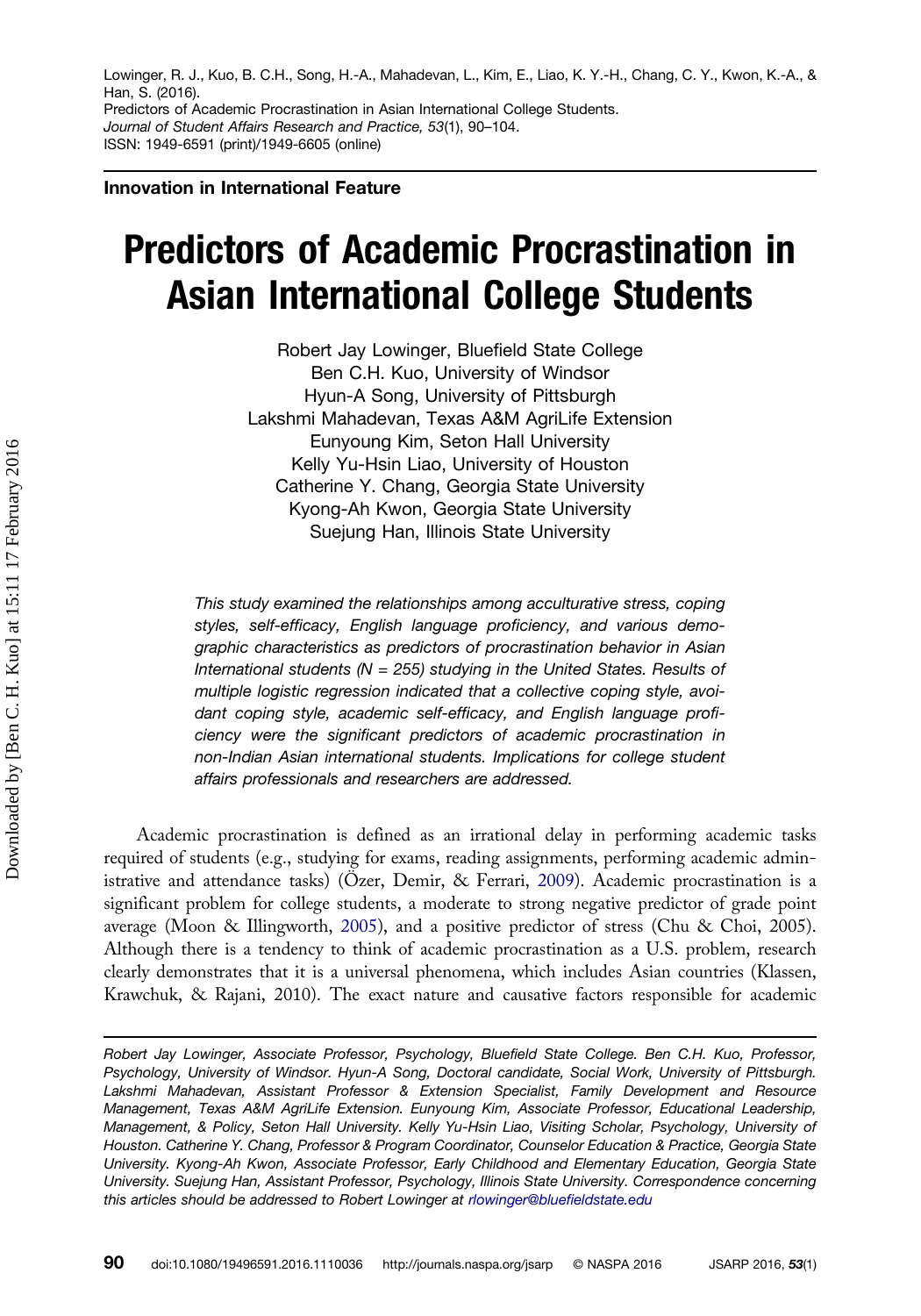procrastination are still a matter of controversy (Steel, [2010](#page-17-0)). Given that 58% (513,910) of all international students in the United States are from Asia (Institute of International Education, [2014\)](#page-16-0), it is important to explore the factors associated with academic procrastination in this population.

Researchers have suggested that acculturative stress (Ying & Han, [2006\)](#page-17-0), lower language proficiency (Yeh & Inose, [2003\)](#page-17-0), and low academic self-efficacy (Gong & Fan, [2006](#page-16-0)) could account for international students' academic problems, including academic procrastination. These difficulties are often more prevalent and severe in Asian students who face greater cultural shock and language barriers as the gap between their native culture and language tends to be greater than for students coming from Europe and other more Westernized parts of the world (Kuo & Roysircar, [2006\)](#page-16-0). These difficulties could also manifest in procrastination behaviors. Academic procrastination among Chinese international students has been considered as one possible consequence of stress and difficulty resulting from the acculturation and cultural adjustment process (Lowinger, He, Lin, & Chang, [2014](#page-16-0)). Increasing research evidence has pointed to coping styles as a critical mitigating factor that affects the quality and experiences of acculturation and cross-cultural adaptation for individuals undergoing cultural transition (Kuo, [2014](#page-16-0)) and procrastination behavior for students (Alexander & Onwuegbuzie, [2007](#page-15-0)). Some researchers have even conceptualized academic procrastination as a manifestation of an avoidant style of coping behavior for the procrastinator (Alexander & Onwuegbuzie, [2007;](#page-15-0) Burns, Dittmann, Nguyen, & Mitchelson, [2000\)](#page-15-0).

## Literature Review

We were unable to identify specific *a priori* theoretical or conceptual models that could address the broad research questions and encompass the domains of the present study. A number of key predictor variables, which have been implicated to be related to academic procrastination among international students specifically or college students more generally in the extant literature, were identified and examined in the present research. The following section provides a literature review for these variables.

## Acculturative Stress

Asian international students who have lower levels of acculturation tend to have greater levels of stress, distress, and depression (Kuo & Roysircar, [2006](#page-16-0); Wei. et al., [2007](#page-17-0)). Acculturative stress may be more salient and severe for Asian international students compared to South American or European international students (Fritz, Chin, & DeMarinis, [2008\)](#page-16-0), or even Asian Americans/Canadians (Kuo & Roysircar, [2006](#page-16-0)), because of a greater difference between their home and host cultures (e.g., racial difference, native language is not based on the English alphabet). Lowinger et al. ([2014](#page-16-0)) found that stressors such as culture shock and stress, homesickness, and perceived discrimination were associated with academic procrastination in Chinese international students.

#### Cross-Cultural Coping

The manner in which students cope with acculturative stress might be more critical than the degree of acculturative stress in predicting procrastination behaviors. Kuo [\(2013](#page-16-0)) defined collective coping as "a constellation of multifaceted stress responses shaped and enhanced by collectivistic norms, values, and tendencies" (p. 4). Collective coping had a negative relationship with adverse/ maladaptive psychological experiences in immigrant Asian adolescents (Wester, Kuo, & Vogel,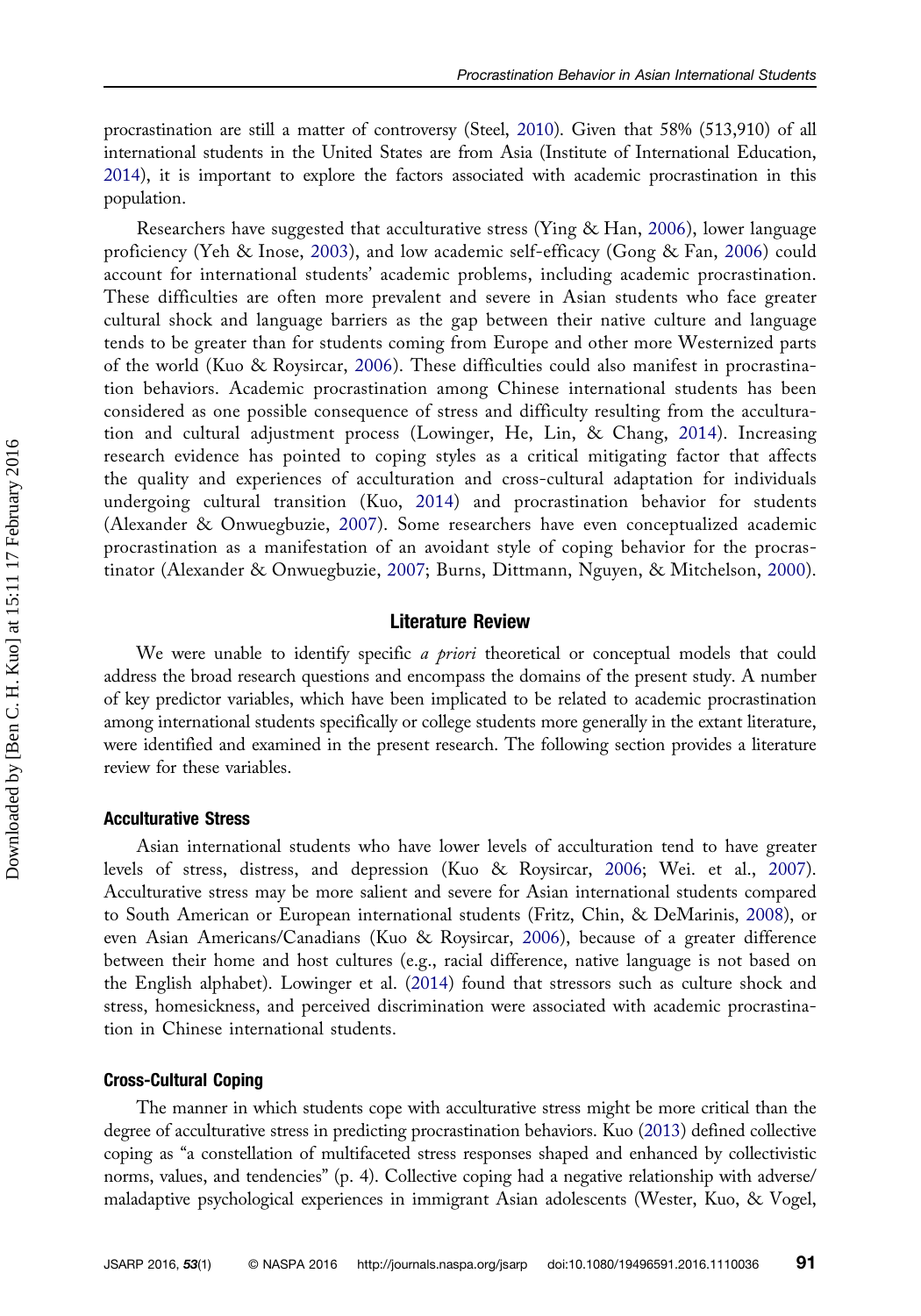[2006\)](#page-17-0). Collective coping was also found to correlate positively with positive affect among university students (Kuo & Kwantes, [2014](#page-16-0)).

Engagement coping, that is, coping using rational problem solving strategies, was found to be effective in reducing depressive symptoms (Noh & Kaspar, [2003\)](#page-16-0) and psychological distress (Kuo, Arnold, & Rodriguez-Rubio, [2013;](#page-16-0) Wester et al., [2006\)](#page-17-0) in Asian and ethnically diverse samples in North America. An avoidance coping style (i.e., not facing a problem or distracting oneself) is related to chronic academic procrastination in a number of other studies (e.g., Burns et al., [2000](#page-15-0); Ferrari, Johnson, & McCown, [1995\)](#page-16-0). The current study employed a culturally derived coping framework and measure based on the Cross-Cultural Coping Scale (CCCS; Kuo, Roysircar, & Newby-Clark, [2006\)](#page-16-0) to study the effects of coping on academic procrastination in Asian international students.

## Language Abilities

Researchers have reported that lower levels of English proficiency can negatively impact international students' academic performance (e.g., GPA, credits earned) (Poyrazli & Kavanaugh, [2006;](#page-16-0) Stoynoff, [1997](#page-17-0)). Lee, Farruggia, and Brown [\(2013](#page-16-0)) found that lower levels of English proficiency were associated with difficulty coping with academic tasks (e.g., ability to manage academic workload, completing assignments on time, making oral presentations). Lowinger et al. [\(2014](#page-16-0)) found English language ability predicted procrastination behavior among Chinese female but not among Chinese male international students.

### Academic Self-Efficacy

Academic self-efficacy is a significant predictor of college academic performance beyond the effect of high school grades (Elias & MacDonald, [2007\)](#page-16-0). A meta-analysis of research in educational settings found academic self-efficacy to explain 11% of the variance in college students' academic performance (Multon, Brown, & Lent, [1991\)](#page-16-0).

Klassen, Krawchuk, and Rajani ([2007\)](#page-16-0) found a positive correlation between academic selfefficacy and procrastination in a sample of native Canadian university students. In a sample of native Korean college students, Seo [\(2008](#page-17-0)) found that academic self-efficacy had a significant negative influence on academic procrastination.

## The Present Study

The main purpose of this study was to assess the impact of acculturative stress and crosscultural coping styles on procrastination behavior in a sample of Asian international students studying in the United States by taking into account the potential effects of their levels of academic self-efficacy and English language proficiency. This study was intended to be an exploratory one, identifying correlates of academic procrastination based on an extensive literature review and empirical exploration. The authors hope that the results of the study will provide a basis for developing future theoretical/conceptual predictor models of academic procrastination for international students.

## Research Questions

Even in native populations, the nature of the predictive variables of academic procrastination are still a matter of considerable controversy (Steel, [2010\)](#page-17-0). As such, researchers have to be particularly cautious with regard to researching and formulating hypotheses on academic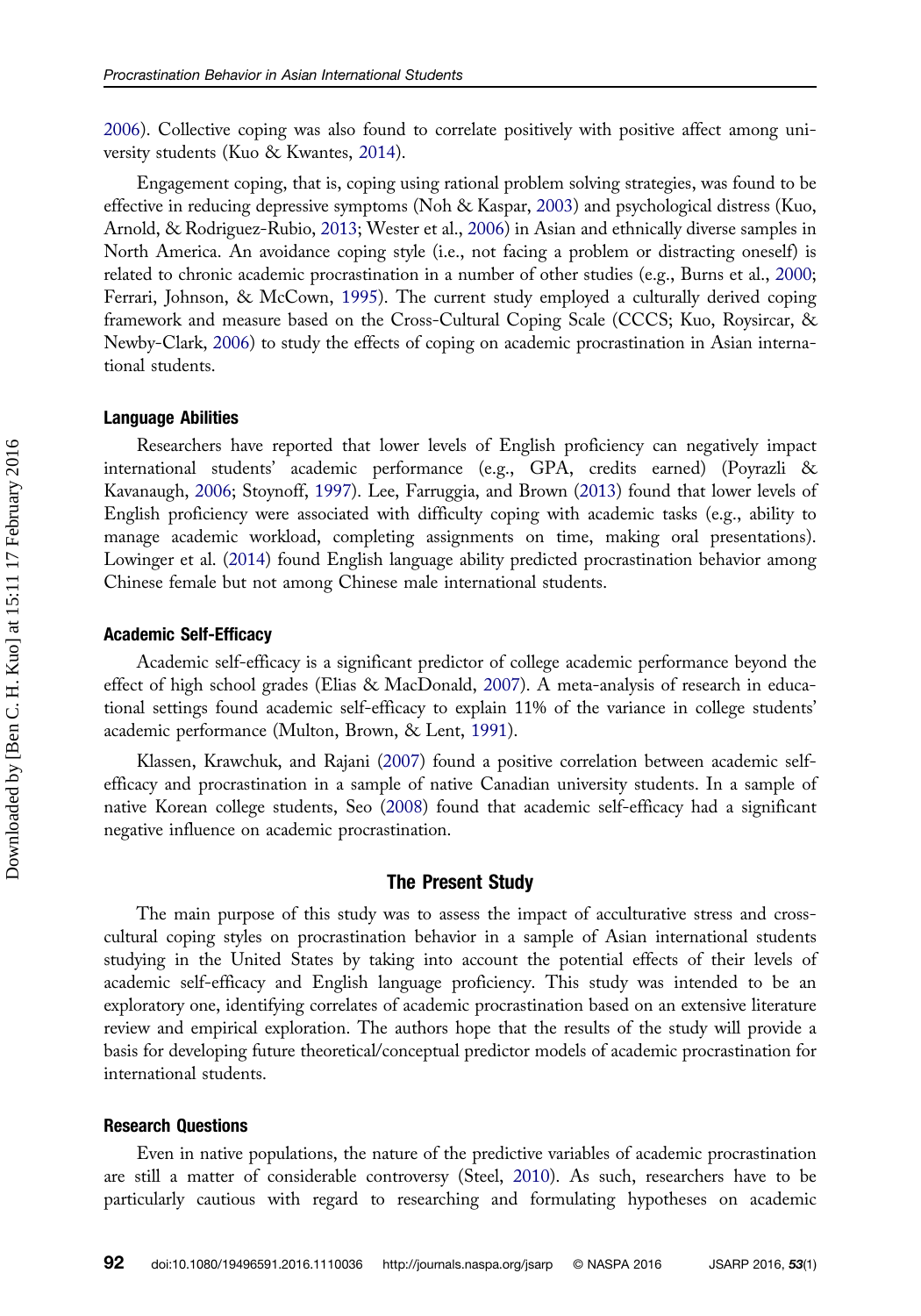procrastination involving Asian international students, as there is only one known study which has studied the topic with this population (e.g., Lowinger et al., [2014](#page-16-0)). For this reason, adhering to the recommendation of Stebbins ([2001\)](#page-17-0), we posed research questions: To what degree do each of the following act as predictors of academic procrastination behavior in Asian international students: stress-related variables, coping strategies, academic self-efficacy and English proficiency, and demographic variables.

Despite the fact that we had not been able to identify an a priori conceptual model to conduct hypothesis testing, we explored the joint effects of these critical independent variables on academic procrastination using a multivariate analysis.

### Method

In this section, we describe the methodological procedures involved in the current study of Asian international students. The section addresses: (a) the nature of the sample who participated in the study, (b) the procedures being applied to recruit the current sample, and (c) the measures used in the research.

### **Participants**

Participants were drawn from a convenience sample of 255 Asian international college students currently enrolled at six universities in the United States: two large public and one large private university in the South, two large public universities in the Midwest, and one large private university in the Northeast. The colleges selected were those with which the study authors had access. The colleges/universities varied from 1% to 18% in percentages of international students. A convenience sample is commonly used when it is not feasible to use probabilitybased sampling methods. In convenience sampling, participants are self-selected on their willingness to volunteer to participate in a study (Dunn, [2009\)](#page-16-0). While convenience samples have the potential to yield biased results, they are generally considered acceptable when the participants who volunteer are members of the population under consideration, such as the case where samples of college students are recruited from college classes. In fact, convenience sampling is the most commonly used sampling methodology in studies of college students (McBride, [2010\)](#page-16-0). A convenience sample could be drawn from one or a few colleges. Although a sample of Asian international students drawn from these six colleges might not be representative of Asian international students at these colleges, this sample of students might be more representative of Asian international students, in general, than if the total sample had been drawn from one single college.

The sample was drawn from the general population of students, not from a clinical sample. Of the total sample, 38.8% were males and 61.2% were females; 34.0% were undergraduate students, 66.0% were graduate students; 30.0% of the students had been in the United States less than one year, 36.6% between one and three years, and 33.4% more than three years. In terms of age, 43.8% were 18–23 years old, 26.1% were 24–29 years old, and 30.1% were 30 and over. The largest group, 43.2%, reported their majors in the fields of business, education, engineering, journalism, or social work; 24.3% reported majors in the sciences; 13.5% in the social sciences; 6.2% in medicine, nursing, or the health professions; 5.4% in the fine or performing arts; 1.5% in the humanities; and the remainder in other unspecified majors. By country of origin, 39.8% reported their home country as China, 19.3% reported their home country as Korea, 16.9%, India, and the rest were divided among a number of other Asian countries. The corresponding national percentages of international students studying in the United States are 31% from China, 7.7% from Korea, and 11.6% from India (Institute of International Education, [2014](#page-16-0)).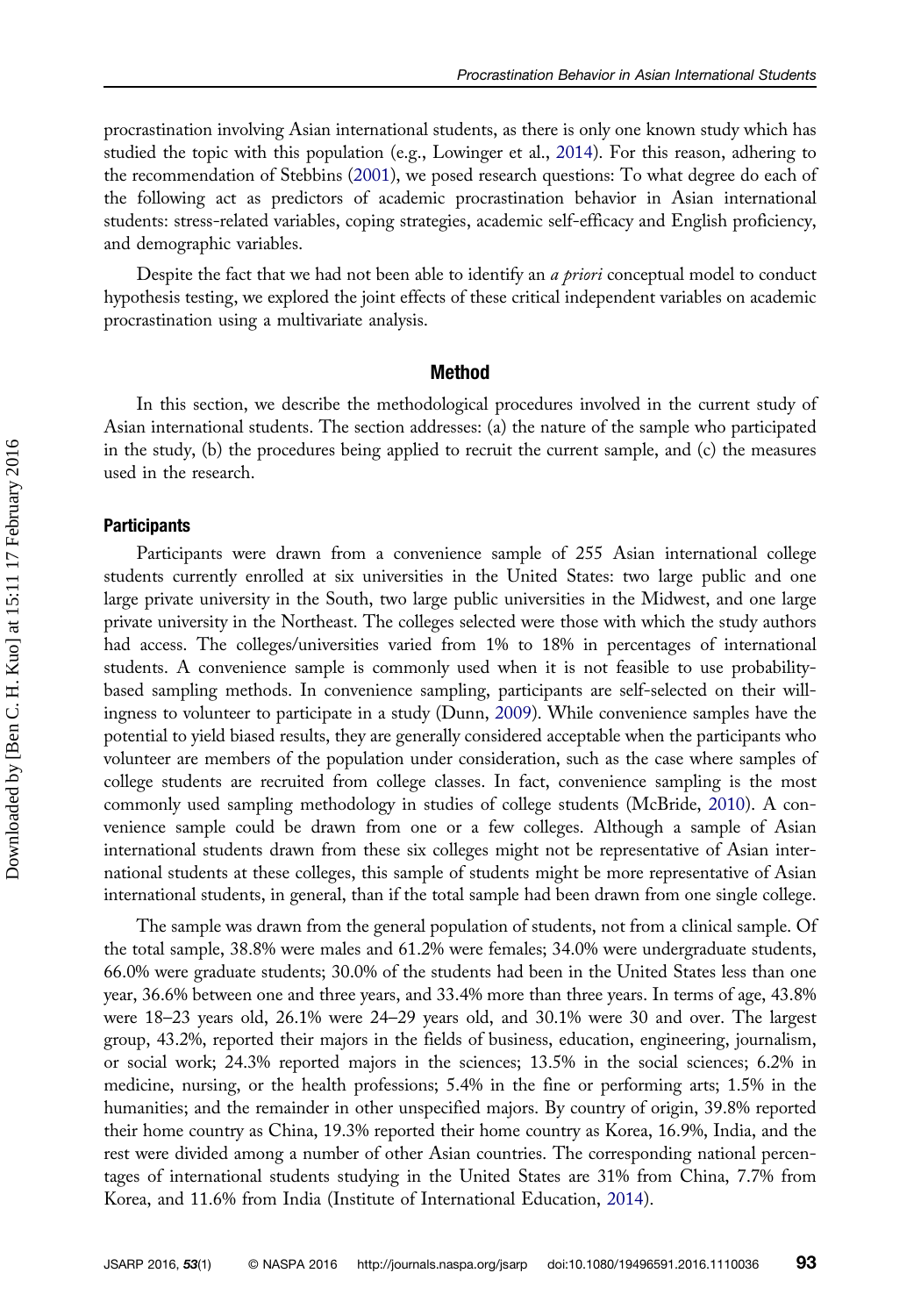## Procedures

The students were recruited by letters and emails sent directly to them or through Asian student organizations in the participating colleges. Then they were directed to an online website from which they completed the survey anonymously. The online survey took about 20 minutes to complete.

## Measures

**Acculturative Stress.** We measured acculturative stress using the Acculturative Stress Scale for International Students (ASSIS; Sandhu & Asrabadi, [1994](#page-17-0)). We employed four subscales from the ASSIS to reduce the number of items that participants had to answer: perceived discrimination, homesickness, fear, and culture shock and stress. Each item was rated on a 5 point Likert scale ranging from 1 (strongly disagree) to 5 (strongly agree). A sample item is "People from some ethnic groups show hatred toward me nonverbally." The alpha reliability statistics for this sample were perceived discrimination, 0.91; homesickness, 0.69; fear, 0.83; and culture shock and stress, 0.52.

Cross-Cultural Coping. The CCCS (Kuo et al., [2006](#page-16-0)) is a scenario-based coping measure designed to assess both individualistic and collectivistic coping strategies. The scale is comprised of three subscales: Collective Coping (CC) (e.g., "I take the course of action that is most acceptable to my family"), Engagement Coping (EC) (e.g., "I put extra effort or work extra hard to resolve the problem"), and Avoidance Coping (AC) (e.g., "I try to block out or forget about what's bothering me"). Participants are asked to imagine being in a hypothetical stressful situation (i.e., dealing with academic pressure) and then rate the likelihood of using various methods of coping in dealing with the described situation using a 6-point Likert scale ranging from 0 (very inaccurate) to 6 (very accurate). Responses are summed such that higher scores reflect greater endorsement of a given coping strategy. In the present study, the CCCS scales demonstrated adequate to good internal consistency (CC,  $\alpha$  = 0.75; EC,  $\alpha$  = 0.84; AC,  $\alpha$  = 68).

**English Language Ability.** In order to assess English ability, we used four items measuring students' self-reported abilities to read, write, understand, and speak college-level English as measured on 5-point Likert scales. This is a commonly used measure of English language ability in international students (Duru & Poyrazli, [2011\)](#page-16-0). The alpha reliability for this sample was 0.93.

**Academic Self-Efficacy.** The academic self-efficacy measure included five items from the Motivated Strategies for Learning Questionnaire (the self-efficacy subscale). The self-efficacy subscale (Pintrich, Smith, Garcia, & McKeachie, [1993](#page-16-0)) is widely used and designed to assess students' academic self-efficacy across five domains. Items are measured on 7-point Likert scales with descriptors at 1 (Not at all true of me) and 7 (Very true of me); each person's total score was their mean score across the five domains. A sample item is, "I am confident I can understand the most difficult material presented in the readings in my classes." The alpha reliability for this sample was 0.94.

**Procrastination Behaviour.** Procrastination behavior was measured by a single item, which asked whether or not the respondent ever procrastinated on any of their academic responsibilities.

**Demographic Information.** Demographic information collected included age, gender, marital status, undergraduate/graduate status, major field of study, length of time in the United States, and students' country of origin.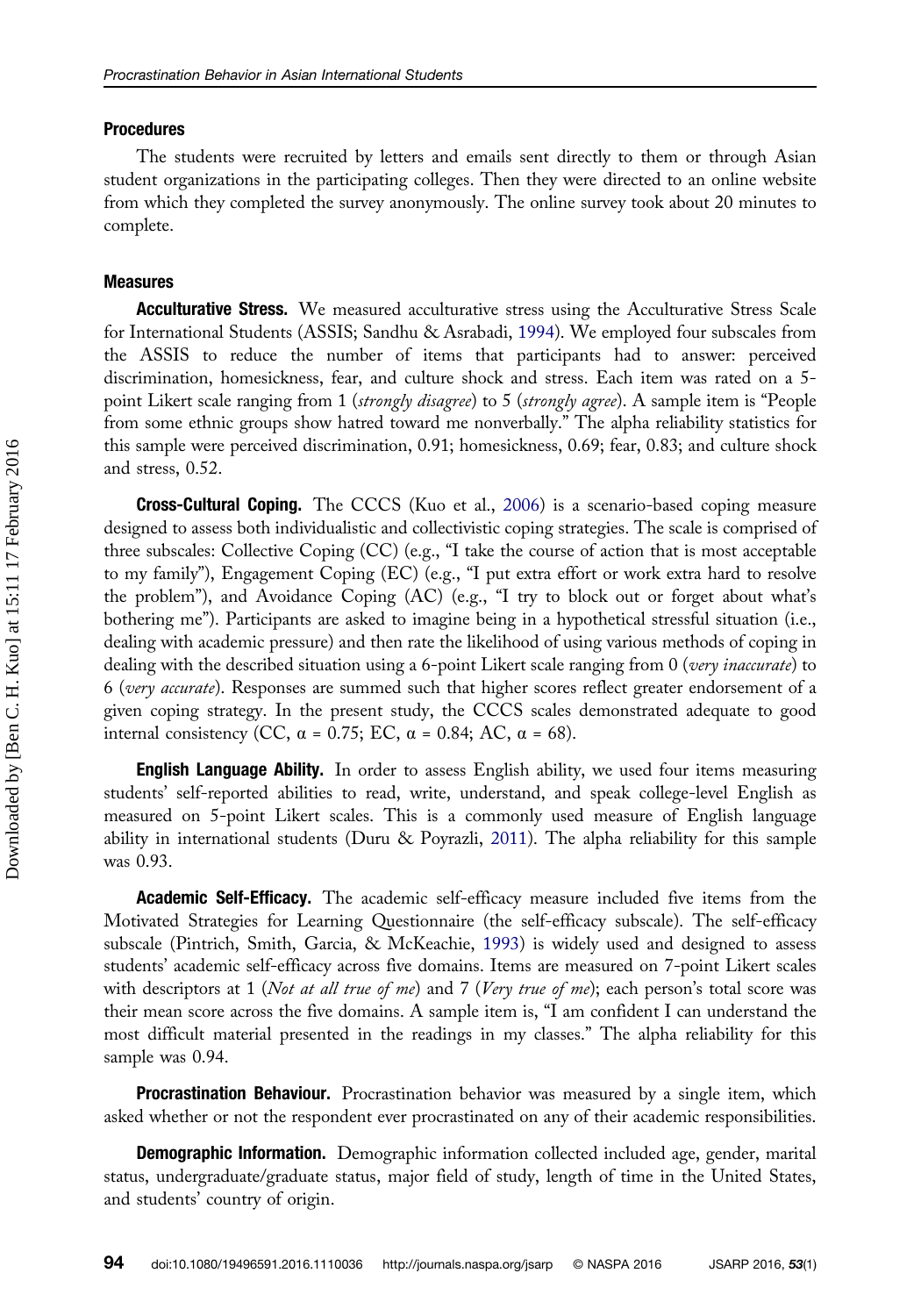## Limitations

This study has a number of limitations. First, procrastination behavior was only measured by one dichotomous variable of self-reported frequency of behavior. The rationale for only using one self-reported question to measure procrastination is the probable underreporting of academic procrastination in this population. Asking a standard battery of questions about procrastination such as the Procrastination Assessment Scale for Students (PASS: Solomon & Rothblum, [1984\)](#page-17-0) most likely resulted in severe underreporting in Asian international students in a previous study (Lowinger et al., [2014\)](#page-16-0). By asking only one question as to whether or not the student "ever procrastinated on any" academic task, we hoped that this would encourage and make it easier for students who might have procrastinated to admit this behavior. Although the 33% finding of procrastination does not appear unreasonable, given the percentages reported in other studies using the PASS measure which ranged from 7%–46% depending upon task (Solomon & Rothblum, [1984\)](#page-17-0), it is recommended that better instruments are developed for use in future studies. Further, this study used a convenience sample of Asian international students at only six universities; more than two-thirds of the students were graduate students and nearly two-thirds were female; almost three quarters came from China, Korea, and India. Also, the study employed a cross-sectional correlational design not allowing for any attributions of causality among variables.

There were moderate correlations among the independent variables (multicollinearity), so that individual variable effects could not be completely isolated, limiting the confidence, which could be placed in the results of the multiple logistic regression analysis. The large positive correlation between collective and avoidance coping is of concern and requires further investigation. However, this finding is not entirely unexpected, as some cross-cultural coping scholars have considered and measured avoidance and detachment coping as part of the collectivistic coping style associated with Asians (Heppner et al., [2006](#page-16-0)). Moreover, others have contended that avoidance approaches might be tied to Asians' deep-seated collective values and are motivated by Asians' tendency for "interdependence," "preservation of social harmony," and subsequently, for not "rocking the boat" (Kuo et al., [2006](#page-16-0)). The R-squared value of the model was only 17%; many other variables, which were not considered in this study, might play important roles in the prediction of academic procrastination in this population. Such variables might include personality factors such as perfectionism, need for achievement, and the Big Five; motivational factors; study skills, time management, and academic planning strategies. Also, the alpha reliability for the culture shock and stress scale was only 0.52. However, this could be at least in part because the scale only contained three items. The sample needs to be expanded in terms of the size of subgroup populations, for example, with more undergraduate students, more male students, and larger and more representative samples by country of origin, especially for Indian students, in order to be able to make more definitive statements regarding the nature of subgroup differences.

In spite of these limitations, this study points to the need to devote more attention to the role of coping strategies, academic self-efficacy, and English language proficiency on academic procrastination in Asian international students. Other factors, especially including acculturative stress, engagement coping, personality and motivational variables, time management and academic planning and demographic variables such as age, gender, and country of origin, also need to be explored further as potential predictors of academic procrastination in Asian international students.

## Analysis

There were four kinds of analysis conducted for this study. First, descriptive statistics were reported for all variables. Second, t-tests were used to test for differences by gender, country of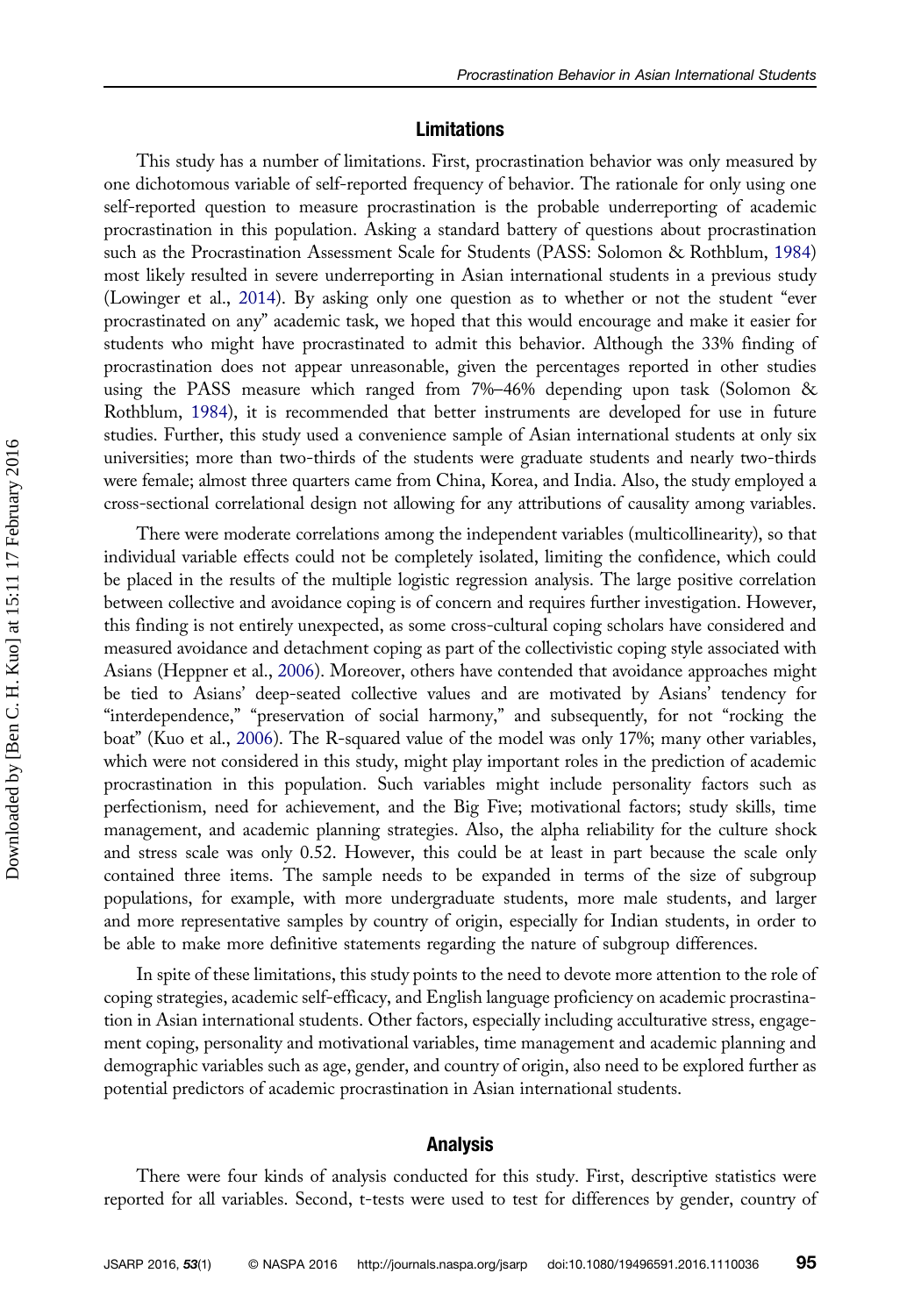origin (India vs. other Asian countries), and undergraduate/graduate status. Third, simple bivariate correlations were provided among all independent variables and between each independent variable with the dependent variable. The focus of the correlational analysis was to test the effect of each individual predictor variable on the dependent variable of procrastination. Fourth, a multiple logistic regression analysis (MLR) was conducted on the joint effects of the independent variables on predicting academic procrastination. The MLR provides a method of ascertaining the relative importance of the significant variables taking into account the extent to which the variables might work together to improve prediction or, alternatively, might be overlapping and redundant in their ability to predict academic procrastination.

## **Results**

The overall percentage of students reporting that they procrastinated on an academic task was 32.7%. There were no significant differences in the percentage of procrastination behavior by undergraduate/graduate status, gender, or country of origin. Descriptive statistics for all variables are reported in [Table 1.](#page-10-0) Female students resided in the United States somewhat longer than male students  $(t[255] = 2.42, p < 0.05)$  and reported more homesickness  $(t[255] = 2.63, p < 0.05)$ . There were no statistically significant gender differences on any of the other variables. Undergraduate students resided in the United States longer ( $t$ [255] = 2.35,  $p \lt 0.05$ ) and also reported less use of EC (t[255] = -2.09,  $p \lt 0.05$ ) than graduate students. There were no statistically significant differences between undergraduate and graduate students on any of the other variables.

On the variable of country of origin, Indian students  $(n = 43)$  reported higher English language ability (t[257] = 5.48,  $p \times 0.05$ ); greater academic self-efficacy (t[259] = 3.03, p < 0.05); lower perceived discrimination (t[259] = −2.62, p < 0.05); fear (t[259] = −2.25,  $p \times 0.05$ ); and acculturative stress (t[257] = -2.02,  $p \times 0.05$ ). These students reported having been in the United States less time (t[255] =  $-4.07$ , p < 0.05) and were more likely to be single (t [257] = 2.33, p < 0.05) than other Asians. There is no clear evidence in the literature to explain such differences. The only article which we were able to find comparing Indian and other Asian students suggested that Indian students might have better English language skills and understanding of Western culture, although they might be more self-critically perfectionistic and depression prone than other Asian students (Rice, Choi, Zhang, Morero, & Anderson, [2012](#page-17-0)). Research regarding Indian international students is clearly warranted. To minimize the heterogeneity of the current Asian international student sample, a decision was made by the research team to not include the Indian students in the subsequent correlational and logistic regression analyses. The relative small size of this group also precluded the possibility of conducting separate predictive analyses for this subgroup.

The overall correlational analyses revealed moderate inter-correlations among some of the independent variables. There was a moderate correlation between academic self-efficacy and English language ability and between academic self-efficacy and EC (which were positively related) as well as among the three measures of acculturative stress: perceived discrimination with culture shock/stress and culture shock/stress with homesickness (which were positively related). There was also a moderate positive correlation between CC and AC (see [Table 2](#page-11-0)). The variables with significant correlations with procrastination were perceived discrimination (r = 0.19, p < 0.05), CC (r = -0.17, p < 0.05), and academic self-efficacy (r = -0.14, p < 0.05) (see [Table 2](#page-11-0)).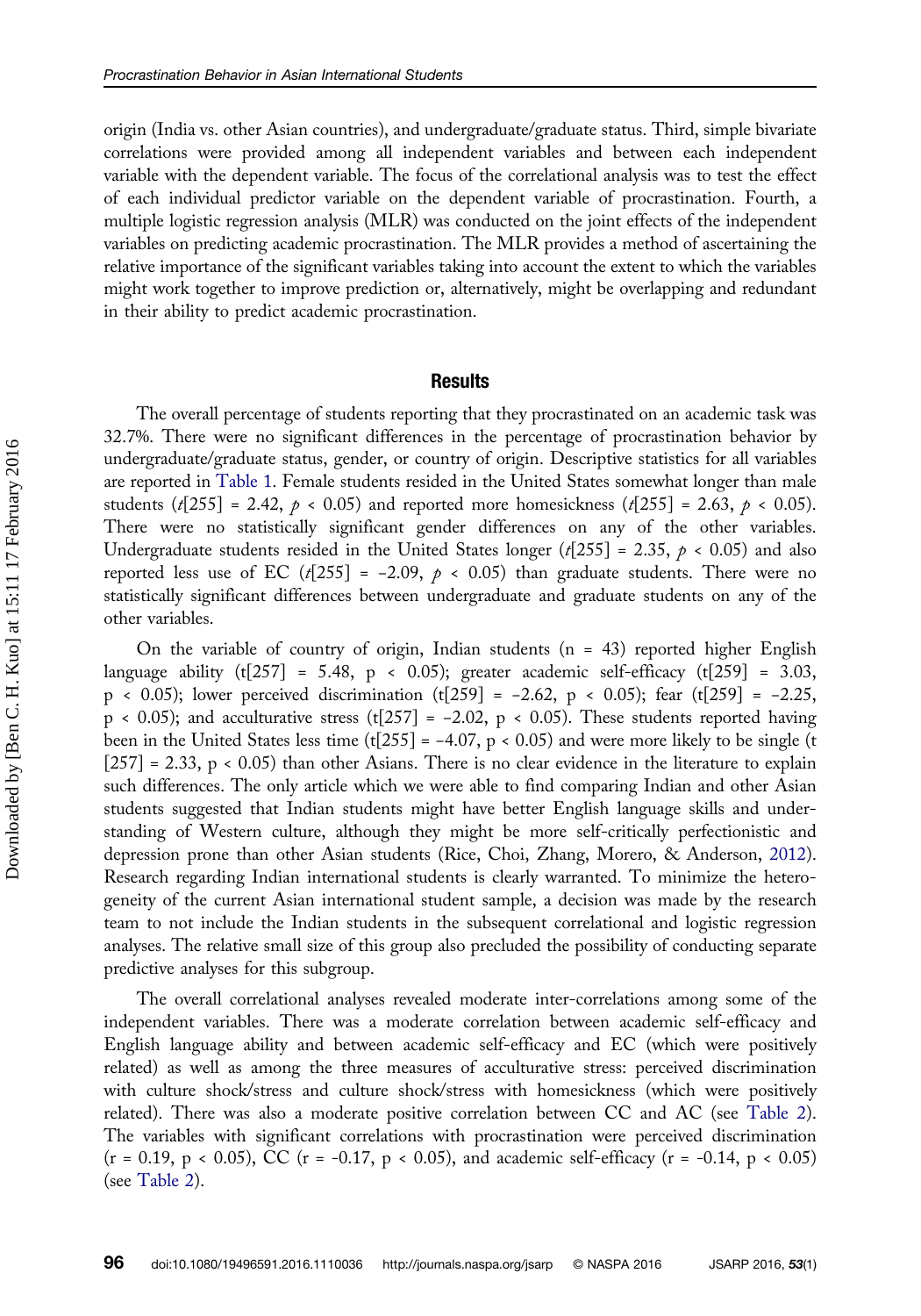## <span id="page-10-0"></span>Table 1

## Descriptive Statistics: Categorical Variables

| <b>Variables</b>                                    | % of total sample |
|-----------------------------------------------------|-------------------|
| Student is male                                     | 38.8              |
| Student is undergraduate student                    | 34.0              |
| Student is graduate student                         | 60.0              |
| Marital relationship                                |                   |
| Single                                              | 87.6              |
| Married                                             | 10.4              |
| Others                                              | 2.0               |
| Length of stay in the U.S.                          |                   |
| Less than one year                                  | 30.0              |
| Between 1 to 3 years                                | 36.6              |
| Over 3 years                                        | 33.4              |
| Age                                                 |                   |
| 18-23 years old                                     | 43.8              |
| 24-29 years old                                     | 26.1              |
| 30 and over                                         | 30.1              |
| Nationality                                         |                   |
| China                                               | 39.8              |
| Korea                                               | 19.3              |
| India                                               | 16.9              |
| Others                                              | 24.0              |
| Ever procrastinated                                 | 32.7              |
| Total N                                             | 255               |
| <b>Descriptive Statistics: Continuous Variables</b> | 255               |

| Variables                                | Mean  | S.D.  | Min | Max |
|------------------------------------------|-------|-------|-----|-----|
| Student age                              | 25.15 | 5.31  | 17  | 52  |
| Academic self-efficacy <sup>a</sup>      | 5.151 | 1.392 |     | 7   |
| Acculturative stress b                   |       |       |     |     |
| Perceived discrimination                 | 2.708 | .834  |     | 5   |
| Homesickness                             | 3.035 | .788  |     | 5   |
| Perceived fear                           | 2.415 | .855  |     | 5   |
| Culture shock & stress                   | 2.774 | .793  |     | 5   |
| English proficiency                      | 3.422 | 1.018 |     | 5   |
| Cross-Cultural Coping Scale <sup>d</sup> |       |       |     |     |
| Collective coping (CC)                   | 3.551 | 1.013 |     | 6   |
| Avoidance Coping (AC)                    | 4.520 | .985  |     | 6   |
| Engagement coping (EC)                   | 3.378 | .879  |     | 6   |

Note. S.D. = standard deviation<br>
<sup>a</sup> Academic self-efficacy is measured on 7-point Likert scales with descriptors at 1 (Not at all true of me) and 7 (Very true of me).<br>
<sup>b</sup> Each item is rated on a 5-point Likert scale ran

<sup>d</sup> Each of the Cross-Cultural Coping item is rated on a 6-point Likert scale ranging from 0 (very inaccurate) to 6 (very accurate).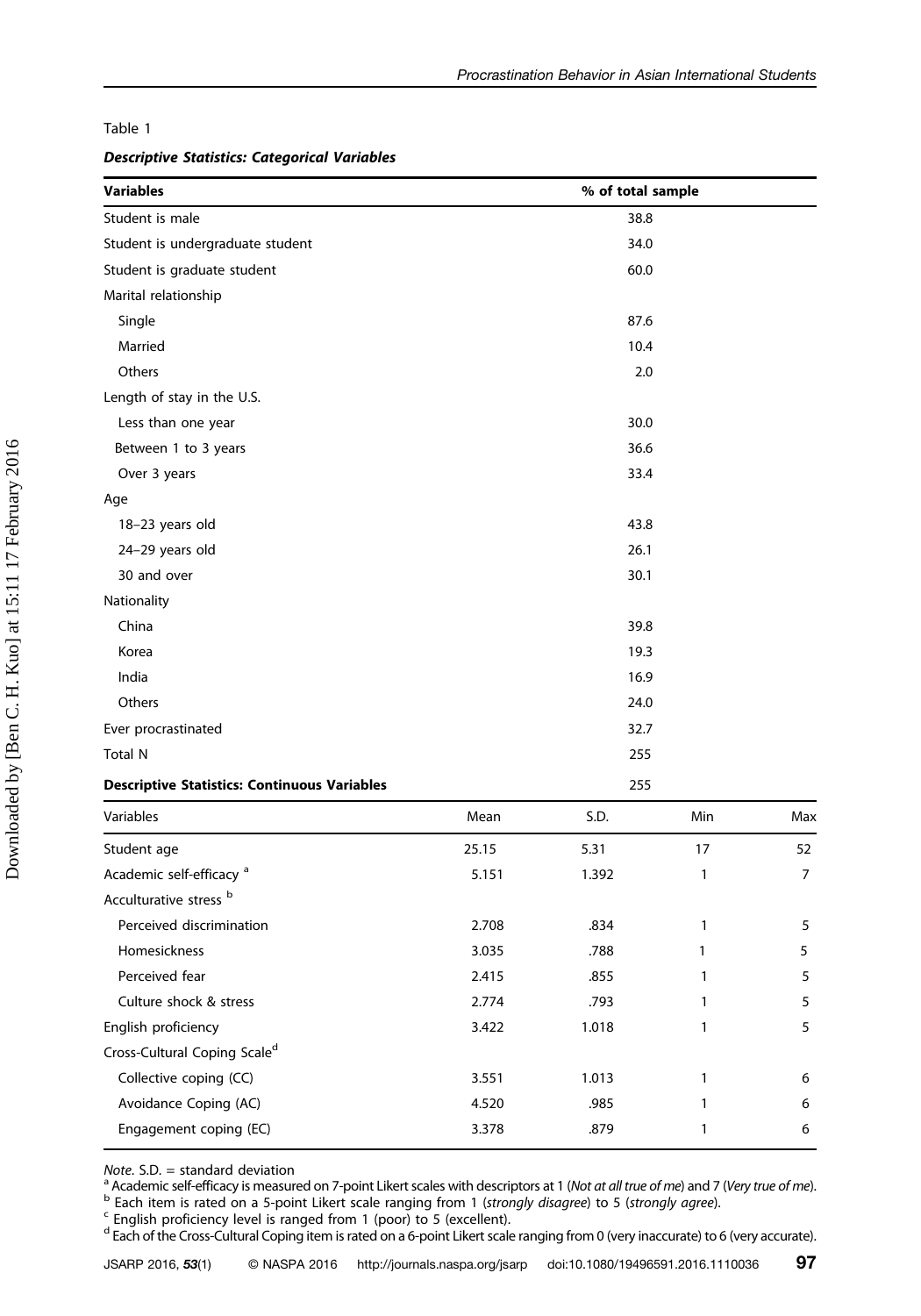<span id="page-11-0"></span>

|                                        |          | N        | m                       | 4                                           | LŊ,      | o                   |                | œ                   | o        | $\frac{1}{2}$ | F     | <u>يا</u> |
|----------------------------------------|----------|----------|-------------------------|---------------------------------------------|----------|---------------------|----------------|---------------------|----------|---------------|-------|-----------|
| 1. Gender                              |          |          |                         |                                             |          |                     |                |                     |          |               |       |           |
| 2. Length of stay in the U.S.          | 0.085    |          |                         |                                             |          |                     |                |                     |          |               |       |           |
| 3. Academic self-efficacy <sup>a</sup> | $-0.086$ | 0.127    | $\overline{a}$          |                                             |          |                     |                |                     |          |               |       |           |
| 4. Perceived discrimination            | $-0.052$ | 0.177    | $-0.193$                |                                             |          |                     |                |                     |          |               |       |           |
| 5. Homesickness                        | 0.173    | 0.078    | $-0.105$                | 0.319                                       |          |                     |                |                     |          |               |       |           |
| 6. Perceived fear                      | $-0.067$ | 0.016    | $-0.280$                | 0.645                                       | 0.396    |                     |                |                     |          |               |       |           |
| 7. Culture shock & stress              | 0.002    | $-0.077$ | $-0.219$                |                                             | 0.552    | 0.509               | $\overline{a}$ |                     |          |               |       |           |
| 8. English ability                     | $-0.050$ | $-0.228$ |                         | $0.453$<br>$-0.128$<br>$-0.092$<br>$-0.192$ | $-0.145$ | $-0.295$            | $-0.235$       |                     |          |               |       |           |
| 9. Collective coping (CC)              | 0.077    | $-0.011$ | 0.499<br>0.144<br>0.458 |                                             | 0.076    | $0.017$<br>$-0.237$ | $-0.020$       | $-0.011$            |          |               |       |           |
| 10. Engagement coping(EC)              | 0.050    | $-0.059$ |                         |                                             | $-0.025$ |                     | $-0.209$       | $0.261$<br>$-0.129$ | 0.343    |               |       |           |
| 11. Avoidance Coping (AC)              | 0.039    | $-0.043$ | $-0.037$                | 0.089                                       | $-0.026$ | 0.148               | $-0.020$       |                     | 0.582    | 0.202         |       |           |
| 12. Procrastination                    | 0.021    | 0.125    | $-0.142$                | 0.189                                       | 0.107    | 0.107               | 0.083          | 0.085               | $-0.167$ | $-0.103$      | 0.009 |           |
|                                        |          |          |                         |                                             |          |                     |                |                     |          |               |       |           |

Note: Bold numbers indicate statistical significance at the 0.05 level Note: Bold numbers indicate statistical significance at the 0.05 level

Table 2

Pearson correlation between key variables (N = 212)

Pearson correlation between key variables ( $N = 212$ )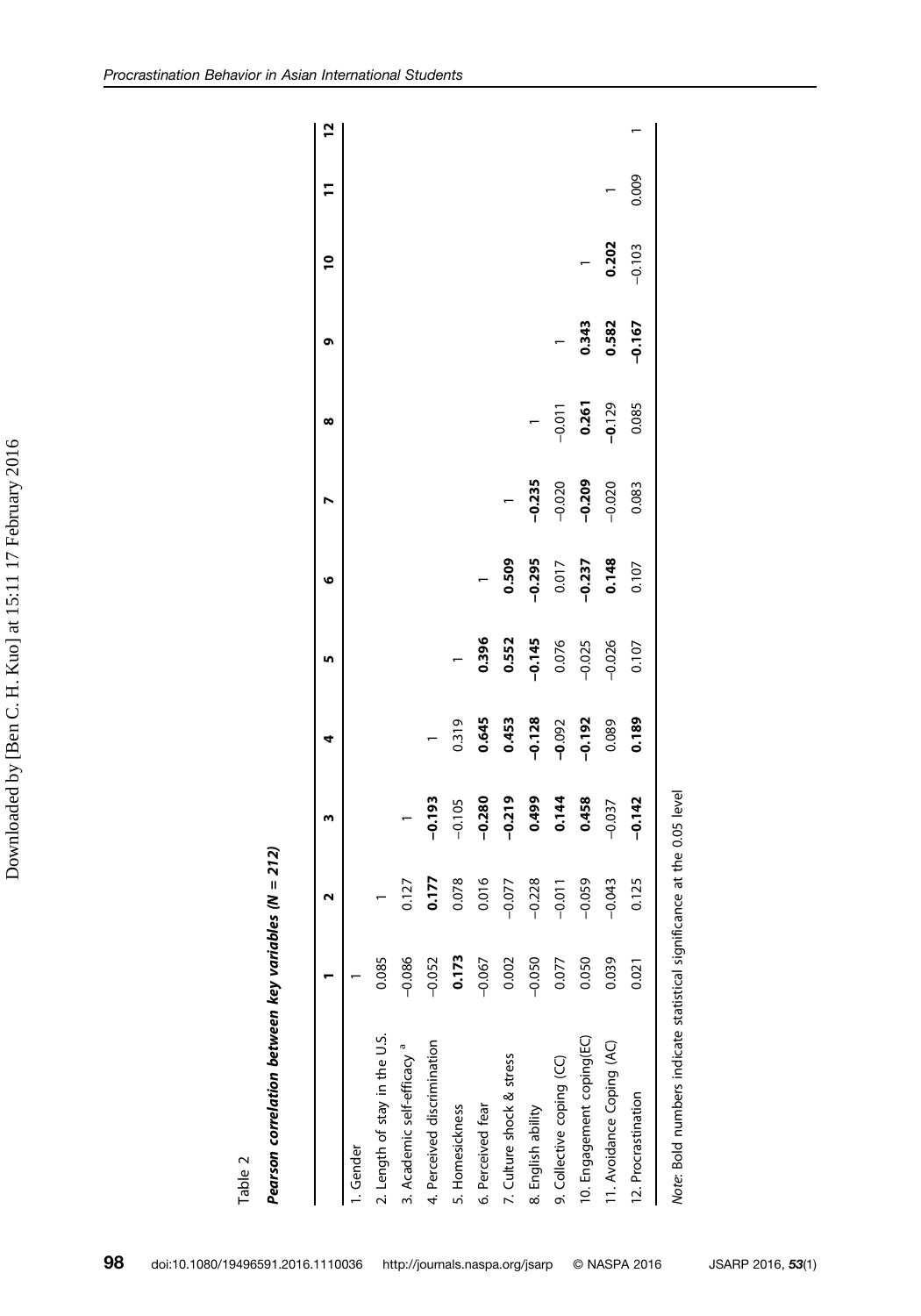#### Table 3

## Predicting procrastination behavior ( $N = 212$ )

|                                     | Model 1                         |       |       |  |
|-------------------------------------|---------------------------------|-------|-------|--|
| <b>Items</b>                        | <b>Procrastination Behavior</b> |       |       |  |
|                                     | Coefficients                    | SE    | OR    |  |
| Gender                              | 0.054                           | 0.334 | 1.056 |  |
| Length of stay in the U.S.          | 0.085                           | 0.095 | 1.089 |  |
| Academic self-efficacy <sup>a</sup> | $-0.316*$                       | 0.146 | 0.729 |  |
| Perceived discrimination            | 0.321                           | 0.272 | 1.378 |  |
| Homesickness                        | 0.281                           | 0.260 | 1.324 |  |
| English proficiency                 | $0.511*$                        | 0.201 | 1.667 |  |
| Collective coping (CC)              | $-0.579**$                      | 0.218 | 0.560 |  |
| Engagement coping(EC)               | $-0.017$                        | 0.200 | 0.983 |  |
| Avoidance coping (AC)               | $0.495*$                        | 0.257 | 1.641 |  |
| Constant                            | $-2.456$                        | 1.462 | 2.821 |  |
| $R^2$ /Nagelkerke $R^2$             |                                 | 0.168 |       |  |
| N                                   |                                 | 215   |       |  |

*Note.* SE = robust standard error. OR = odds ratio.<br>  $p \le 0.10$ ,  $p \le 0.05$ ;  $p \le 0.01$ ;  $p \le 0.001$ .

To examine the relationship between procrastination behavior and the significant predictor variables while controlling for the other significant predictor variables, a MLR was conducted. The results of the MLR (see Table 3) indicated that CC was the largest significant predictor of procrastination when controlling for the other variables with a beta weight of -0.58 (Odds Ratio (OR) = 0.56). This indicates that those who reported higher usage of collective coping are 44% less likely to engage in procrastination. English proficiency was the second highest predictor of procrastination with a beta weight of  $0.51$  (OR = 1.67), indicating that those with higher English proficiency are 67% more likely to engage in procrastination. The third most significant predictor of academic procrastination was avoidance coping with a beta weight of 0.495 (OR = 1.64), indicating that those endorsed an avoidance style of coping were 64% more likely to procrastinate. The fourth most important predictor was academic self-efficacy, beta weight =  $-0.32$ , (OR = 0.73), indicating that those reported higher academic self-efficacy were 27% less likely to engage in academic procrastination.

## **Discussion**

The overall percentage of students in this study reporting that they procrastinated on an academic task was 33%. The percentages of domestic students who procrastinate reported in other research vary considerably depending upon the nature of the sample as well as the nature of the measures used to assess procrastination. It has been suggested that Asian students significantly underreport procrastination behavior, possibly because of feelings of shame associated with this behavior (Lowinger et al., [2014\)](#page-16-0). For Chinese students, Lowinger et al. [\(2014](#page-16-0)), using the Procrastination Assessment Scale for Students (PASS), found that procrastination ranged from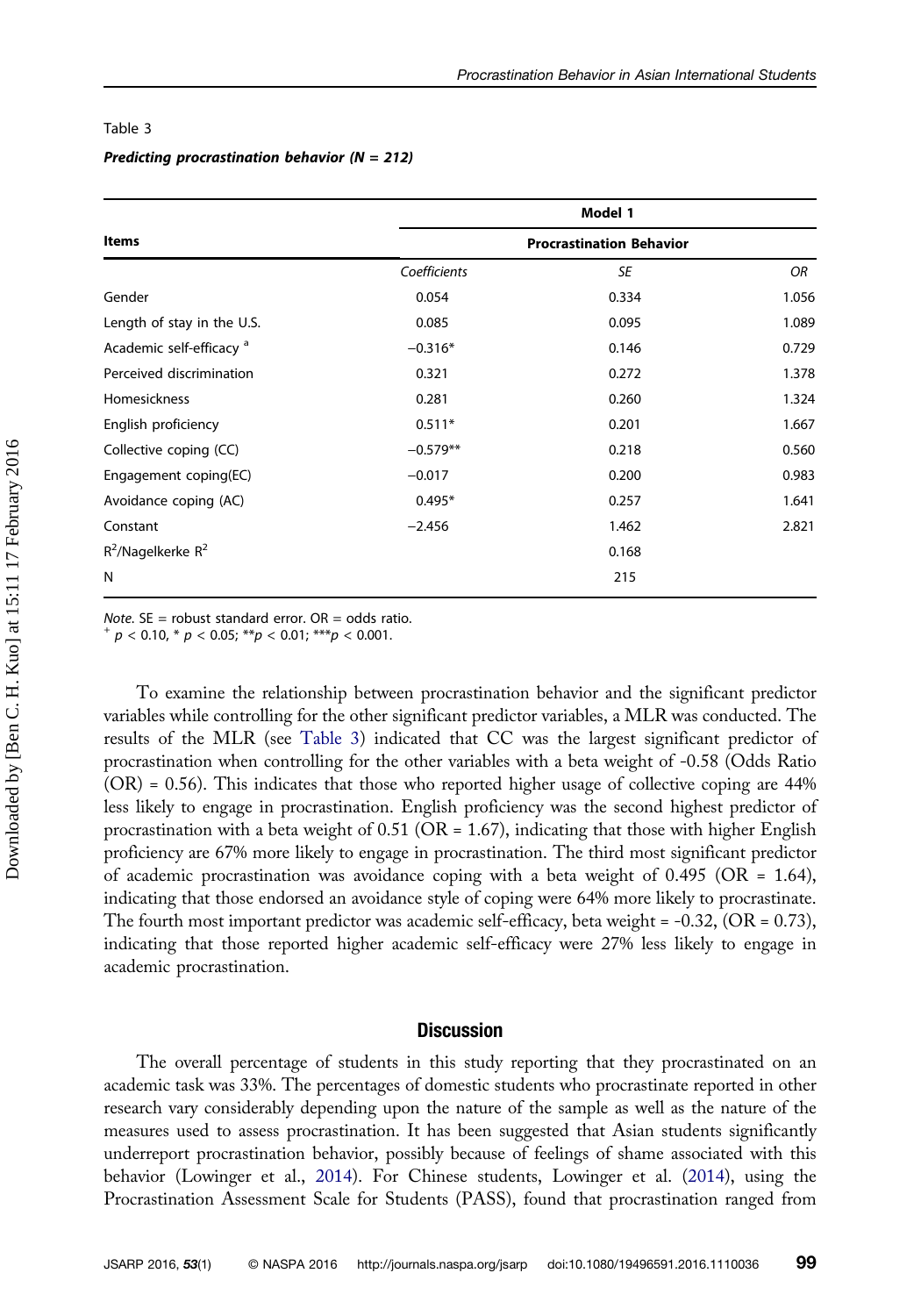a low of 4% to a high of 19%, depending upon task versus a corresponding range of 7% to 46% for U.S. domestic students (Solomon & Rothblum, [1984](#page-17-0)).

While a plethora of variables have been implicated as predictors of academic procrastination, this study shows the importance of collective coping, avoidance coping, English proficiency, and academic self-efficacy as the most critical factors predicting academic procrastination in Asian (non-Indian) students. With regard to stress-related variables, although a number of studies have highlighted the importance of acculturative adjustment factors in the difficulties of Asian international students, this study indicates that these factors are subsumed by other, more important variables. For example, perceived discrimination has been one of the most highlighted variables as predictive of both academic and psychosocial difficulties in Asian international students; yet, perceived discrimination has been shown to result from language difficulties (Wei, Liang, Du, Botello, & Li, [2015\)](#page-17-0). Those with poorer language skills are more likely to experience discrimination than those with better language skills who can communicate more easily with native American students. Those with better coping skills might experience less acculturation difficulties than those with poorer coping skills. A similar argument could be made with respect to academic self-efficacy: Those with higher academic self-efficacy might experience less acculturative stress; those with lower academic self-efficacy, more acculturative stress. With regard to the importance of cross-cultural coping styles, this study highlights the importance of considering collective coping for its direct impact on procrastination, as CC was the variable with the strongest relationship to procrastination in the predictive model. It is suspected that cultural value-based and in-group referencing characteristics embedded in collective coping might have served to reduce individuals' tendency to engage in "maladaptive" behaviors such as procrastination that could bring shame or dishonor to one's in-group. This interpretation is particularly applicable to Asian students who are imbued with collectivistic norms, values, and tendencies (Kuo, [2013\)](#page-16-0), such that collective coping forms a negative relationship or potentially negates other influences (Wester et al., [2006](#page-17-0)) such as acculturative stress and other variables explored in this study. The model also found AC to be a very significant predictor of academic procrastination. This is consistent with studies finding academic procrastination to be a manifestation of an avoidant style of coping behavior for the procrastinator (Ferrari, Johnson, & McCown, [1995;](#page-16-0) Ozer & Ferrari, 2011), although other studies did not find this association (Alexander & Onwuegbuzie, [2007](#page-15-0); Burns et al., [2000\)](#page-15-0). Avoidant procrastination may be perceived as a maladaptive coping mechanism that protects one's self-esteem when faced with adverse tasks: Avoidant procrastination occurs when one distances oneself from a task because the task is viewed as adverse, or the person may be blamed for a lack of progress on a task reflecting poor skill levels (Díaz-Morales, Cohen, & Ferrari, [2008a](#page-16-0)).

With regard to language and academic self-efficacy as predictors of academic procrastination in Asian international students, this study found the following: while English language proficiency was hypothesized to relate to procrastination through the influence of academic stress, such that poorer language skills result in more acculturative stress and greater procrastination, the results of this study support a very different hypothesis. Namely, students with greater language skills actually report greater levels of procrastination. This could potentially be explained by the possibility that those international students with greater English language skills might have been more distracted by the mainstream "American" activities, such as spending more time socializing with Americans and other recreational interests and, as a result, delayed attending to their school work and responsibilities. This hypothesis is plausible and consistent with McCown and Johnson's (1991) study of native American students; they found that native American students who were higher in extraversion had greater interference in examination studying due to their participation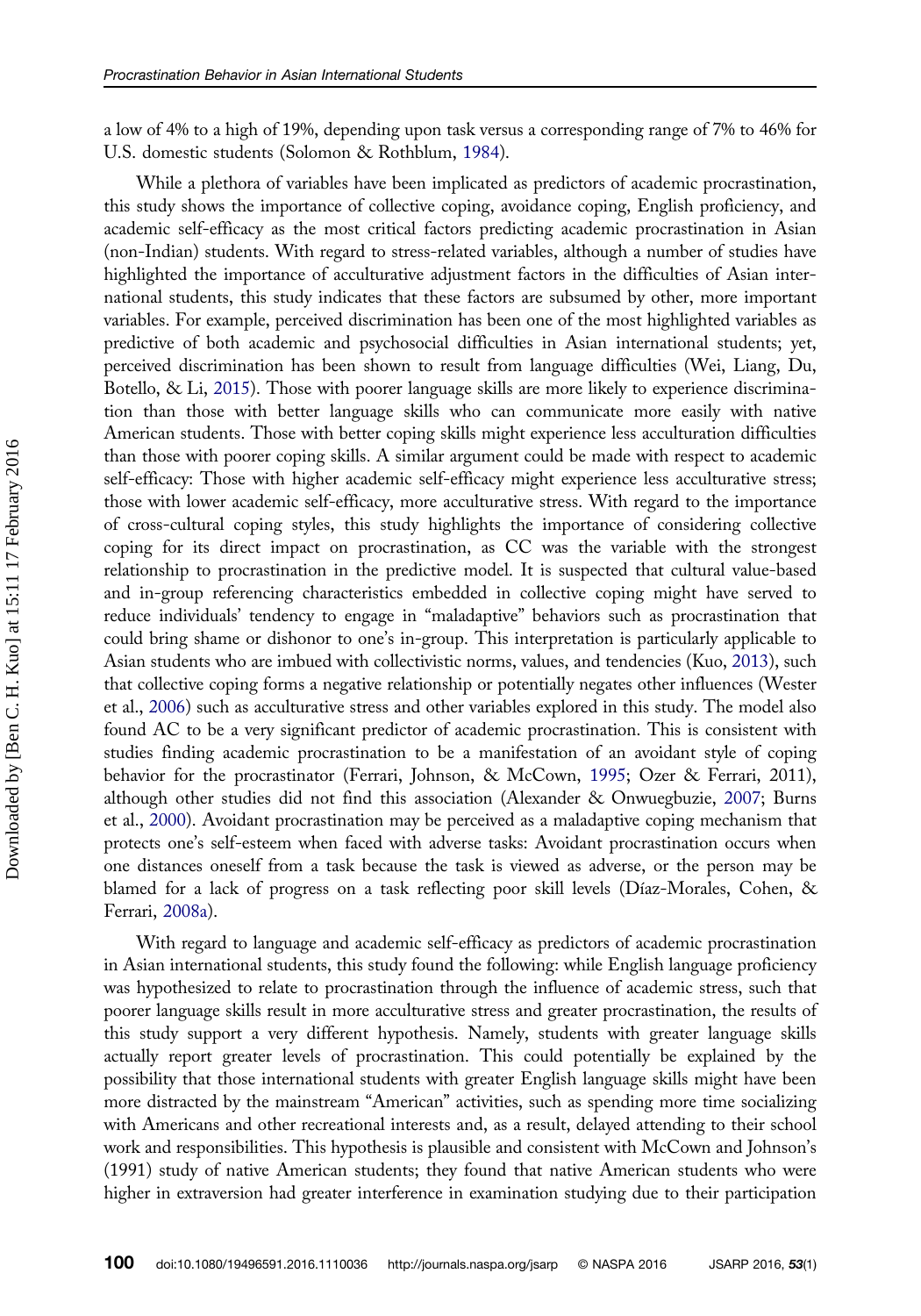in more pre-planned social activities. Also, academic self-efficacy was statistically significant as a negative predictor of procrastination in the multivariate model. This finding is consistent with Social Learning Theory (Bandura, [1986\)](#page-15-0) and empirical findings in other studies (Lowinger et al., [2014\)](#page-16-0). Lee, Bong, and Kim [\(2014](#page-16-0)) found a strong relationship between self-efficacy and maladaptive academic behavior including procrastination in Korean high school students; they accounted for this by noting that when self-efficacy was low on important academic tasks, there was a threat to self-worth which resulted in procrastination behavior.

Demographic factors such as gender, marital status, length of time in the United States, and undergraduate/graduate status were not found to be important predictors of procrastination. This could indicate that demographic variables, along with acculturative variables and EC, were redundant with, incorporated by, and superseded by CC, AC, academic self-efficacy, and English language proficiency as determinants of procrastination behavior in this population.

## Implications

One of the most significant barriers to the development of effective interventions for academic procrastination is the lack of understanding of the constructs responsible for causing and maintaining the behavior (Glick & Orsillo, [2015\)](#page-16-0). While we are not in a position to delineate effective interventions for academic procrastination behavior in Asian international students, we believe that this research can be used to provide some general guidance. To help international students of Asian backgrounds to avoid procrastination behavior and improve academic functioning, we would suggest student affairs professionals establish programs to encourage the use of effective coping strategies, especially collective coping, discourage and provide alternatives to the use of avoidance coping, improve academic self-efficacy, and directly address procrastination behavior itself

Our results suggest that it could be useful to help Asian international students use collective coping strategies (such as thinking about or consulting with one's family or friends when faced with a problem) while also encouraging an appreciation of their own cultural heritage. The latter would be compatible with an effort to also help them acculturate to U.S. social norms; working on both could actually facilitate the development of an integrated cultural identity and enhance psychological adjustment (Berry, [2005\)](#page-15-0). Yeh and Inose [\(2002](#page-17-0)) suggested that professionals working with Asian students improve collectivistic coping strategies by engaging social support networks and collaborating with community members such as parents, faculty, and counselors. One concrete intervention program or strategy is for college student affairs personnel to establish a coethnic mentoring program employing positive mentoring from other more experienced and welladjusted Asian students who share similar national, language, and cultural backgrounds. Having a constructive role model from one's own in-group can serve to augment Asian students' sense of ethnic identity and also can enhance their collective value and identity as they navigate through academic and adjustment challenges in the United States. Student affairs administrators could set up psycho-educational workshops or one credit hour classes to help educate Asian international students about coping styles to deal with acculturative stress, improve academic self-efficacy, encourage socialization with Americans, and minimize academic procrastination.

Student affairs professionals could organize social events inside and outside the college setting for international students to interact with each other and with native students helping to promote acculturation and reduce feelings of perceived discrimination. Ying [\(2003](#page-17-0)) found that social relationships with Americans and a strong support network were particularly important for the academic achievement of Taiwanese students studying in the United States. Students experiencing significant language and communication difficulties should also be referred to appropriate college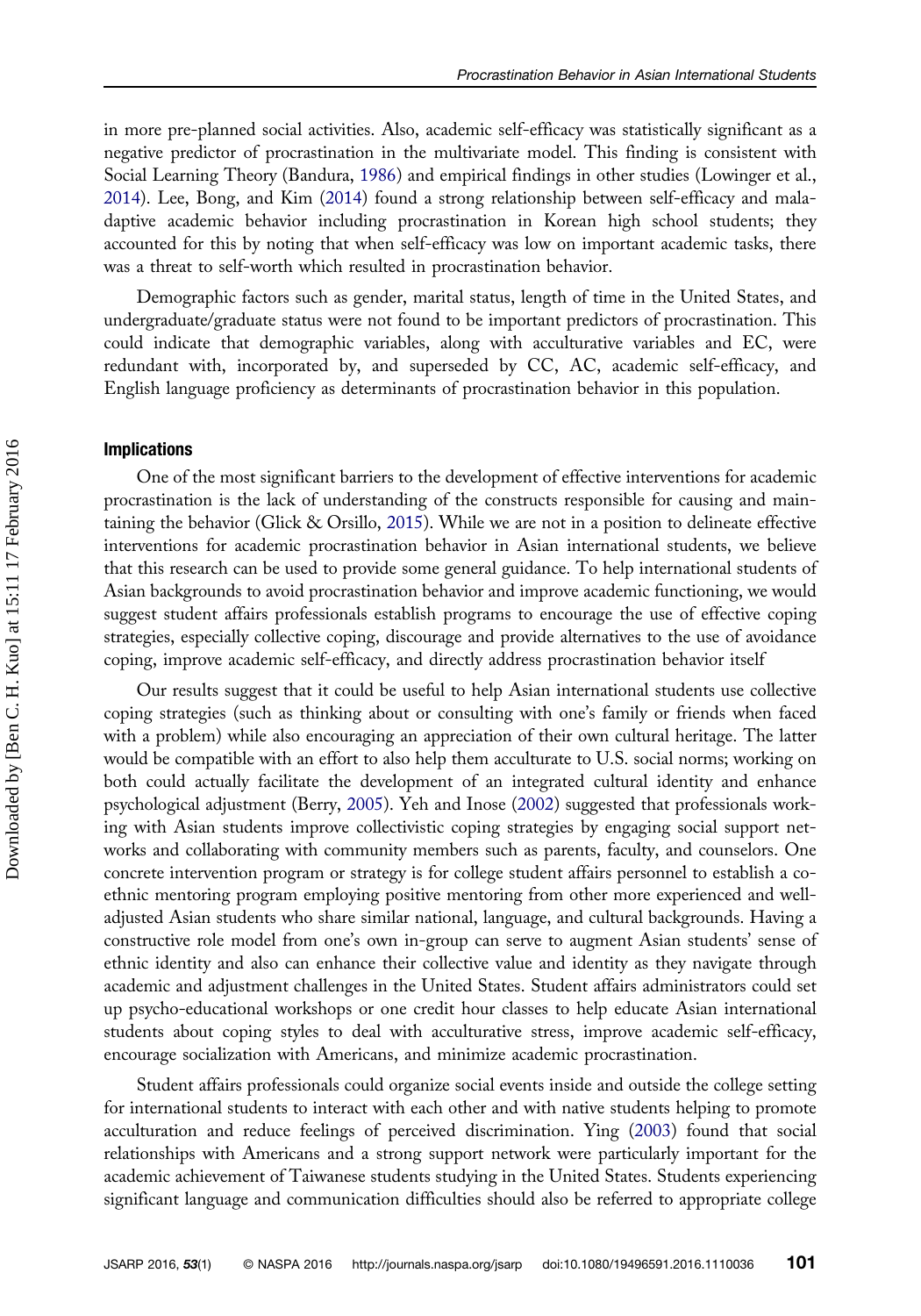<span id="page-15-0"></span>resources to improve English language skills. This study suggests that increased language skills and socialization activities might also promote academic procrastination. Programs should include components to address the potential unintended consequences of international students becoming more acculturated (e.g., becoming more proficient in English) in the U.S. life style, including increased, unproductive social activities and distractions. Clinical service providers are probably the most suitable student affairs professionals to develop or provide intervention services for students with more severe procrastination problems. Most clinical interventions for academic procrastination are based on behavioral or motivational approaches (Schouwenburg, Lay, Pychyl, & Ferrari, [2004\)](#page-17-0).

Wherever feasible, student support services to this population should be advertised and promoted as "educational" rather than "counseling" services because of the well-documented reluctance of Asian international students to use counseling services/resources (Yakunina & Weigold, [2011](#page-17-0)). Student affairs professionals working with international students should also be sensitive to Asian students' reluctance to disclose personal information such as study behavior patterns and be advised to consider college grades and work performance to signal the possibility of academic procrastination issues

This study also raises additional issues, which might be potentially important to explore in future research. One issue would be the potential differences in Indian students as compared with other Asian students in terms of acculturative stress and coping styles. Our limited sample of Indian students had higher English language ability and greater academic self-efficacy; testing this result in larger samples and exploring if these factors help account for Indian students employing strategies other than collective coping (e.g., engagement coping) to prevent procrastination is important. A second issue to determine is to what extent students were able to successfully cope with academic procrastination or were overwhelmed by it, perhaps to the point of having to prematurely return to their home countries. A third issue would be to ascertain whether the students ultimately completed the tasks which they reported that they procrastinated on. If students do not ultimately complete these tasks, it provides additional support for procrastination as a detriment to academic performance. A fourth issue would be to further explore the relationship among the independent variables used in this study which were not significant (e.g., length of time in the United States, homesickness, culture shock, and EC), especially the extent to which these variables relate with a collective coping style, avoidance coping style, academic self-efficacy, and English proficiency relative to the prediction of academic procrastination in Asian international students. Lastly, larger and more statistically representative samples of Asian international students are needed in this area of research. While convenience sampling is commonly employed in the study of college populations, sampling would be greatly improved if both the procedure for selecting colleges/universities as well as the students within them were based on probabilistic sampling methodologies.

## **References**

Alexander, E. S., & Onwuegbuzie, A. J. (2007). Academic procrastination and the role of hope as a coping strategy. Personality and Individual Differences, 42(7), 1301–1310. doi[:10.1016/j.paid.2006.10.008](http://dx.doi.org/10.1016/j.paid.2006.10.008)

Bandura, A. (1986). Social foundations of thought and action: A social cognitive theory. Englewood Cliffs, NJ: Prentice-Hall. Berry, J. (2005). Acculturation: Living successfully in two cultures. International Journal of Intercultural Relations, 29(6), 697–

<sup>712.</sup> doi:[10.1016/j.ijintrel.2005.07.013](http://dx.doi.org/10.1016/j.ijintrel.2005.07.013)

Burns, L. R., Dittmann, K., Nguyen, N. L., & Mitchelson, J. K. (2000). Academic procrastination, perfectionism, and control: Associations with vigilant and avoidant coping. Journal of Social Behavior and Personality, 15(5), 35–46.

Chu, A. H. C., & Choi, J. N. (2005). Rethinking procrastination: positive effects of "active" procrastination behavior on attitudes and performance. Journal of Social Psychology, 145(3), 245–264.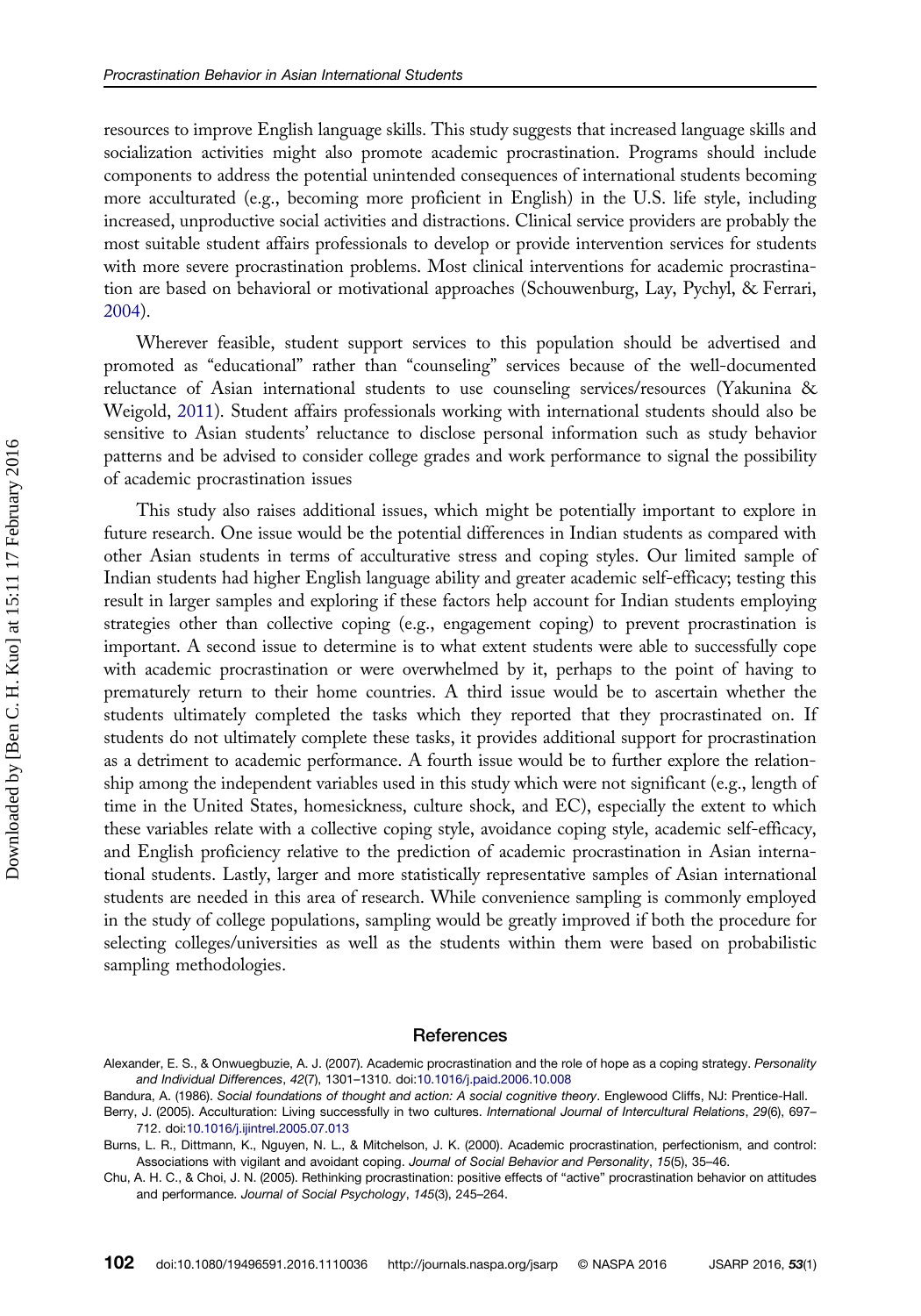<span id="page-16-0"></span>Díaz-Morales, J., Cohen, J., & Ferrari, J. (2008a). An integrated view of personality styles related to avoidant procrastination. Personality & Individual Differences, 45(6), 554–558. doi[:10.1016/j.paid.2008.06.018](http://dx.doi.org/10.1016/j.paid.2008.06.018)

Dunn, D. S. (2009). Research methods for social psychology. West Sussex, UK: Wiley-Blackwell.

- Duru, E., & Poyrazli, S. (2011). The role of demographics, English language competency, perceived discrimination and social connectedness in predicting level of adjustment difficulties among Turkish international students in the U.S. The International Journal of Psychology, 46(6), 446–454. doi:[10.1080/00207594.2011.585158](http://dx.doi.org/10.1080/00207594.2011.585158)
- Elias, S. M., & MacDonald, S. (2007). Using past performance, proxy efficacy, and academic self-efficacy to predict college performance. Journal of Applied Social Psychology, 37(11), 2518–2531. doi[:10.1111/jasp.2007.37.issue-11](http://dx.doi.org/10.1111/jasp.2007.37.issue-11)
- Ferrari, J. R., Johnson, J. L., & McCown, W. G. (1995). Procrastination and task avoidance. New York, NY: Plenum Press.
- Fritz, M. V., Chin, D., & DeMarinis, V. (2008). Stressors, anxiety, acculturation and adjustment among international and North American students. International Journal of Intercultural Relations, 32(3), 244–259. doi[:10.1016/j.ijintrel.2008.01.001](http://dx.doi.org/10.1016/j.ijintrel.2008.01.001)
- Glick, D. M., & Orsillo, S. M. (2015). An investigation of the efficacy of acceptance-based behavioral therapy for academic procrastination. Journal of Experimental Psychology: General, 144(2), 400–409. doi[:10.1037/xge0000050](http://dx.doi.org/10.1037/xge0000050)
- Gong, Y., & Fan, J. (2006). Longitudinal examination of the role of goal orientation in cross-cultural adjustment. Journal of Applied Psychology, 91(1), 176–184. doi[:10.1037/0021-9010.91.1.176](http://dx.doi.org/10.1037/0021-9010.91.1.176)
- Heppner, P. P., Heppner, M. J., Lee, D. G., Wang, Y. W., Park, H. J., & Wang, L. F. (2006). Development and validation of a collectivist coping styles inventory. Journal of Counseling Psychology, 53(1), 107–125. doi[:10.1037/0022-0167.53.1.107](http://dx.doi.org/10.1037/0022-0167.53.1.107)
- Institute of International Education. (2014). Open doors: International students in the U.S. Retrieved from file:// [http://www.iie.](http://www.iie.org/research-and-publications/open-doors/data) [org/research-and-publications/open-doors/data](http://www.iie.org/research-and-publications/open-doors/data)
- Klassen, R. M., Krawchuk, L. L., & Rajani, S. (2007). Academic procrastination of undergraduates: Low self-efficacy to selfregulate predicts higher levels of procrastination. Contemporary Educational Psychology, 33(4), 915–931. doi[:10.1016/j.](http://dx.doi.org/10.1016/j.cedpsych.2007.07.001) [cedpsych.2007.07.001](http://dx.doi.org/10.1016/j.cedpsych.2007.07.001)
- Klassen, R. M., Ang, R. P., Chong, W. H., Krawchuk, L. L., Huan, V .S., Wong, I. Y. F., & Yeo, L. S. (2010). Academic procrastination in two settings: motivation correlates, behavioral patterns, and negative impact of procrastination in Canada and Singapore. Applied Psychology: An International Review, 59(3), 361–379.
- Kuo, B. C. H. (2013). Collectivism and coping: Current theories, evidence, and measurements of collective coping. International Journal of Psychology, 48(3), 374–388. doi[:10.1080/00207594.2011.640681](http://dx.doi.org/10.1080/00207594.2011.640681)
- Kuo, B. C. H. (2014). Coping, acculturation, and psychological adaptation among migrants: A theoretical and empirical review and synthesis of the literature. Health Psychology and Behavioral Medicine: An Open Access Journal, 2(1), 16–33. doi[:10.1080/21642850.2013.843459](http://dx.doi.org/10.1080/21642850.2013.843459)
- Kuo, B. C. H., Arnold, R., & Rodriguez-Rubio, B. (2013). Mediating effects of coping in the link between spirituality and psychological distress in a culturally diverse undergraduate sample. Mental Health, Religion, and Culture, 17(2), 173–184. doi[:10.1080/13674676.2013.780015](http://dx.doi.org/10.1080/13674676.2013.780015)
- Kuo, B. C. H., & Kwantes, C. T. (2014). Testing predictive models of positive and negative affect with psychosocial, acculturation, and coping variables in a multiethnic undergraduate sample. SpringerPlus, 3, 119. doi[:10.1186/2193-](http://dx.doi.org/10.1186/2193-1801-3-119) [1801-3-119](http://dx.doi.org/10.1186/2193-1801-3-119)
- Kuo, B. C. H., & Roysircar, G. (2006). An exploratory study of cross-cultural adaptation of adolescent Taiwanese unaccompa-nied sojourners in Canada. International Journal of Intercultural Relations, 30(2), 159-183. doi[:10.1016/j.](http://dx.doi.org/10.1016/j.ijintrel.2005.07.007) [ijintrel.2005.07.007](http://dx.doi.org/10.1016/j.ijintrel.2005.07.007)
- Kuo, B. C. H., Roysircar, G., & Newby-Clark, I. R. (2006). Development of the cross-cultural coping scale: Collective, avoidance, and engagement strategies. Measurement and Evaluation in Counselling and Development, 39(3), 161–181.
- Lee, B., Farruggia, S. P., & Brown, G. T. L. (2013). Academic difficulties encountered by East Asian international university students in New Zealand. Higher Education Research & Development, 32(6), 915–931. doi:[10.1080/](http://dx.doi.org/10.1080/07294360.2013.806444) [07294360.2013.806444](http://dx.doi.org/10.1080/07294360.2013.806444)
- Lee, J., Bong, M., & Kim, S. (2014). Interaction between task values and self-efficacy on maladaptive achievement strategy use. Educational Psychology, 34(5), 538–560. doi:[10.1080/01443410.2014.895296](http://dx.doi.org/10.1080/01443410.2014.895296)
- Lowinger, R. J., He, Z., Lin, M., & Chang, M. (2014). The impact of academic self-efficacy, acculturation difficulties, and language abilities on procrastination behavior in Chinese international students. College Student Journal, 48(1), 141-152. McBride, D. M. (2010). The process of research in psychology. Thousand Oaks, CA: SAGE.
- McCown, W., & Johnson, J. (1991). Personality and chronic procrastination by university students during an academic exam period. Personality and Individual Differences, 12, 413–415.
- Moon, S. M., & Illingworth, A. J. (2005). Exploring the dynamic nature of procrastination: A latent growth curve analysis of academic procrastination. Personality and Individual Differences, 38(2), 297–309. doi[:10.1016/j.paid.2004.04.009](http://dx.doi.org/10.1016/j.paid.2004.04.009)
- Multon, K. D., Brown, S. D., & Lent, R. W. (1991). Relation of self-efficacy beliefs to academic outcomes: A meta-analytic investigation. Journal of Counseling Psychology, 38(1), 30–38. doi:[10.1037/0022-0167.38.1.30](http://dx.doi.org/10.1037/0022-0167.38.1.30)
- Noh, S., & Kaspar, V. (2003). Perceived discrimination and depression: Moderating effects of coping, acculturation, and ethnic support. American Journal of Public Health, 93(2), 232–238. doi:[10.2105/AJPH.93.2.232](http://dx.doi.org/10.2105/AJPH.93.2.232)
- Özer, B. U., Demir, A., & Ferrari, J. R. (2009). Exploring academic procrastination among Turkish students: Possible gender differences in prevalence and reasons. The Journal of Social Psychology, 149(2), 241–257. doi:[10.3200/SOCP.149.2.241-](http://dx.doi.org/10.3200/SOCP.149.2.241-257) [257](http://dx.doi.org/10.3200/SOCP.149.2.241-257)
- Pintrich, P. R., Smith, D. A. F., Garcia, T., & McKeachie, W. J. (1993). Reliability and predictive validity of the motivated strategies for learning questionnaire (MSLQ). Educational and Psychological Measurement, 53(3), 801-813. doi:[10.1177/](http://dx.doi.org/10.1177/0013164493053003024) [0013164493053003024](http://dx.doi.org/10.1177/0013164493053003024)
- Poyrazli, S., & Kavanaugh, P. (2006). Marital status, ethnicity, academic achievement, and adjustment strains: The case of graduate international students. College Student Journal, 40(4), 767–780.